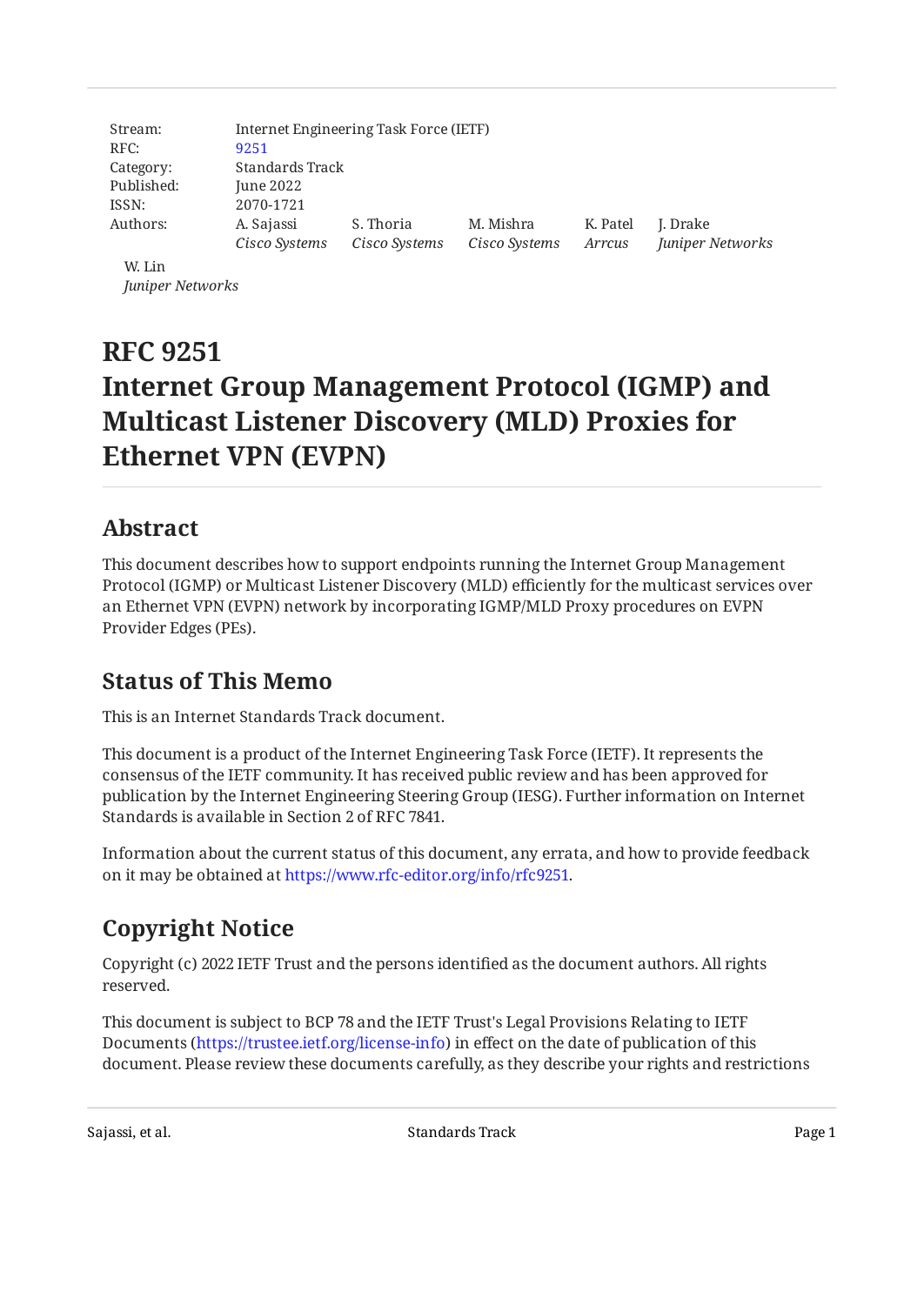with respect to this document. Code Components extracted from this document must include Revised BSD License text as described in Section 4.e of the Trust Legal Provisions and are provided without warranty as described in the Revised BSD License.

# <span id="page-1-0"></span>**[Table of Contents](#page-1-0)**

- [1](#page-2-0). [Introduction](#page-2-0)
- [2](#page-3-0). Specifi[cation of Requirements](#page-3-0)
- [3](#page-3-1). [Terminology](#page-3-1)
- [4](#page-5-0). [IGMP/MLD Proxy](#page-5-0)
	- [4.1.](#page-5-1) [Proxy Reporting](#page-5-1)
		- [4.1.1](#page-5-2). [IGMP/MLD Membership Report Advertisement in BGP](#page-5-2)
		- [4.1.2](#page-7-0). [IGMP/MLD Leave Group Advertisement in BGP](#page-7-0)
	- [4.2.](#page-8-0) [Proxy Querier](#page-8-0)
- [5](#page-8-1). [Operation](#page-8-1)
	- [5.1.](#page-9-0) [PE with Only Attached Hosts for a Given Subnet](#page-9-0)
	- [5.2.](#page-9-1) [PE with a Mix of Attached Hosts and a Multicast Source](#page-9-1)
	- [5.3.](#page-9-2) [PE with a Mix of Attached Hosts, a Multicast Source, and a Router](#page-9-2)
- [6](#page-9-3). [All-Active Multihoming](#page-9-3)
	- [6.1.](#page-10-0) [Local IGMP/MLD Membership Report Synchronization](#page-10-0)
	- [6.2.](#page-11-0) [Local IGMP/MLD Leave Group Synchronization](#page-11-0)
		- [6.2.1](#page-11-1). [Remote Leave Group Synchronization](#page-11-1)
		- [6.2.2](#page-11-2). [Common Leave Group Synchronization](#page-11-2)
	- [6.3.](#page-12-0) [Mass Withdraw of the Multicast Membership Report Synch Route in Case of Failure](#page-12-0)
- [7](#page-12-1). [Single-Active Multihoming](#page-12-1)
- [8](#page-12-2). [Selective Multicast Procedures for IR Tunnels](#page-12-2)
- [9](#page-13-0). [BGP Encoding](#page-13-0)
	- [9.1.](#page-13-1) [Selective Multicast Ethernet Tag Route](#page-13-1)
		- [9.1.1](#page-14-0). [Constructing the Selective Multicast Ethernet Tag Route](#page-14-0)
		- [9.1.2](#page-15-0). [Reconstructing IGMP/MLD Membership Reports from the Selective Multicast Route](#page-15-0)
		- [9.1.3](#page-15-1). [Default Selective Multicast Route](#page-15-1)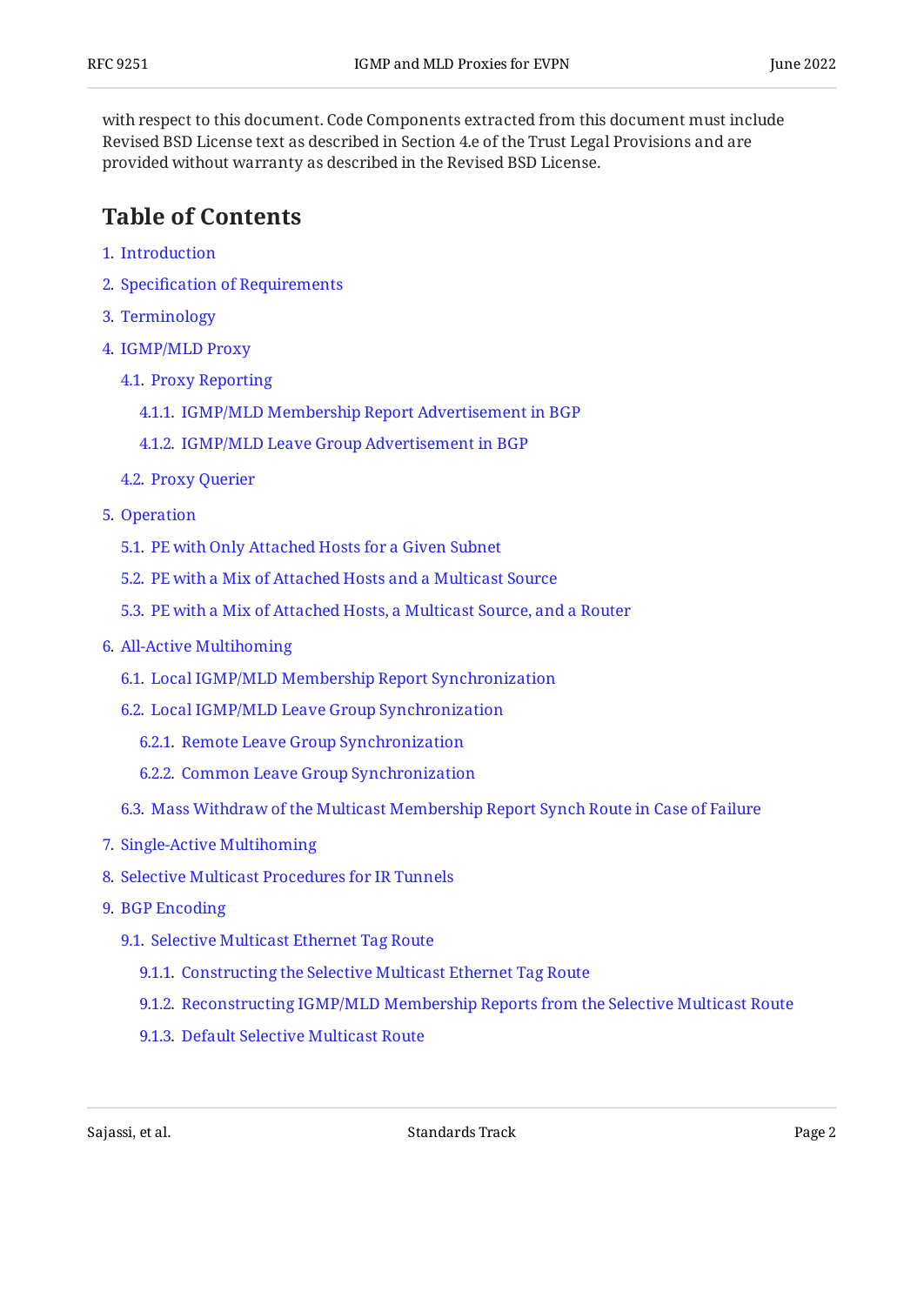- [9.2.](#page-16-0) [Multicast Membership Report Synch Route](#page-16-0)
	- [9.2.1](#page-18-0). [Constructing the Multicast Membership Report Synch Route](#page-18-0)
	- [9.2.2](#page-19-0). [Reconstructing IGMP/MLD Membership Reports from a Multicast Membership](#page-19-0) [Report Synch Route](#page-19-0)
- [9.3.](#page-19-1) [Multicast Leave Synch Route](#page-19-1)
	- [9.3.1](#page-21-0). [Constructing the Multicast Leave Synch Route](#page-21-0)
	- [9.3.2](#page-22-0). [Reconstructing IGMP/MLD Leave from a Multicast Leave Synch Route](#page-22-0)
- [9.4.](#page-22-1) [Multicast Flags Extended Community](#page-22-1)
- [9.5.](#page-23-0) [EVI-RT Extended Community](#page-23-0)
- [9.6.](#page-25-0) [Rewriting of RT ECs and EVI-RT ECs by ASBRs](#page-25-0)
- [9.7.](#page-25-1) [BGP Error Handling](#page-25-1)
- [10](#page-25-2). [IGMP Version 1 Membership Report](#page-25-2)
- [11](#page-25-3). [Security Considerations](#page-25-3)
- [12](#page-26-0). [IANA Considerations](#page-26-0)
	- [12.1.](#page-26-1) [EVPN Extended Community Sub-Types Registration](#page-26-1)
	- [12.2.](#page-26-2) [EVPN Route Types Registration](#page-26-2)
	- [12.3.](#page-26-3) [Multicast Flags Extended Community Registry](#page-26-3)
- [13](#page-27-0). [References](#page-27-0)
	- [13.1.](#page-27-1) [Normative References](#page-27-1)
	- [13.2.](#page-28-0) [Informative References](#page-28-0)

[Acknowledgements](#page-28-1)

**[Contributors](#page-28-2)** 

[Authors' Addresses](#page-28-3)

## <span id="page-2-0"></span>**[1. Introduction](#page-2-0)**

In data center (DC) applications, a point of delivery (POD) can consist of a collection of servers supported by several top-of-rack (ToR) and spine switches. This collection of servers and switches are self-contained and may have their own control protocol for intra-POD communication and orchestration. However, EVPN is used as a standard way of inter-POD communication for both intra-DC and inter-DC. A subnet can span across multiple PODs and DCs. EVPN provides a robust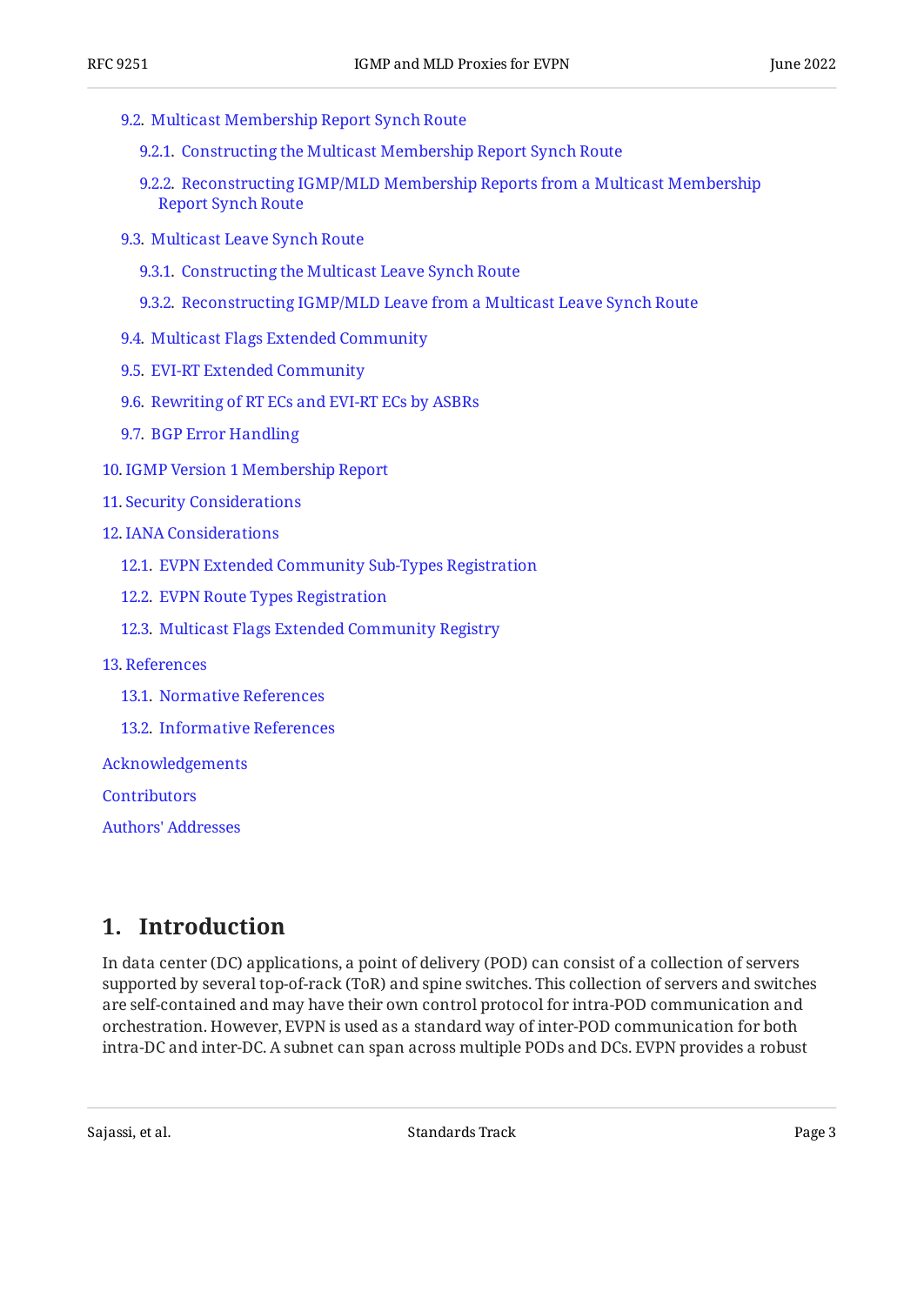multi-tenant solution with extensive multihoming capabilities to stretch a subnet (VLAN) across multiple PODs and DCs. There can be many hosts (several hundreds) attached to a subnet that is stretched across several PODs and DCs.

These hosts express their interests in multicast groups on a given subnet/VLAN by sending IGMP/ MLD Membership Reports for their interested multicast group(s). Furthermore, an IGMP/MLD router periodically sends Membership Queries to find out if there are hosts on that subnet that are still interested in receiving multicast traffic for that group. The IGMP/MLD Proxy solution described in this document accomplishes three objectives:

- 1. Reduce flooding of IGMP/MLD messages: Just like the ARP/Neighbor Discovery (ND) suppression mechanism in EVPN to reduce the flooding of ARP messages over EVPN, it is also desired to have a mechanism to reduce the flooding of IGMP/MLD messages (both Queries and Membership Reports) in EVPN.
- Distributed anycast multicast proxy: It is desirable for the EVPN network to act as a 2. distributed anycast multicast router with respect to IGMP/MLD Proxy function for all the hosts attached to that subnet.
- 3. Selective multicast: This describes forwarding multicast traffic over the EVPN network such that it only gets forwarded to the PEs that have interests in the multicast group(s). This document shows how this objective may be achieved when ingress replication is used to distribute the multicast traffic among the PEs. Procedures for supporting selective multicast using Point-to-Multipoint (P2MP) tunnels can be found in [\[EVPN-BUM](#page-28-4)].

The first two objectives are achieved by using the IGMP/MLD Proxy on the PE. The third objective is achieved by setting up a multicast tunnel among only the PEs that have interest in the multicast group(s) based on the trigger from IGMP/MLD Proxy processes. The proposed solutions for each of these objectives are discussed in the following sections.

# <span id="page-3-0"></span>**[2. S](#page-3-0)pecifi[cation of Requirements](#page-3-0)**

The key words "MUST", "MUST NOT", "REQUIRED", "SHALL", "SHALL NOT", "SHOULD", "SHOULD NOT", "**RECOMMENDED", "NOT RECOMMENDED", "MAY",** and "OPTIONAL" in this document are to be interpreted as described in BCP 14 [RFC2119] [RFC8174] when, and only when, they appear in all capitals, as shown here.

# <span id="page-3-1"></span>**[3. Terminology](#page-3-1)**

- AC: Attachment Circuit
- All-Active Redundancy Mode: When all PEs attached to an Ethernet segment are allowed to forward known unicast traffic to/from that Ethernet segment for a given VLAN, then the Ethernet segment is defined to be operating in All-Active redundancy mode.
- BD: Broadcast Domain. As per [RFC7432], an EVPN instance (EVI) consists of a single BD or multiple BDs. In case of a VLAN bundle and a VLAN-aware bundle service model, an EVI contains multiple BDs. Also, in this document, BD and subnet are equivalent terms.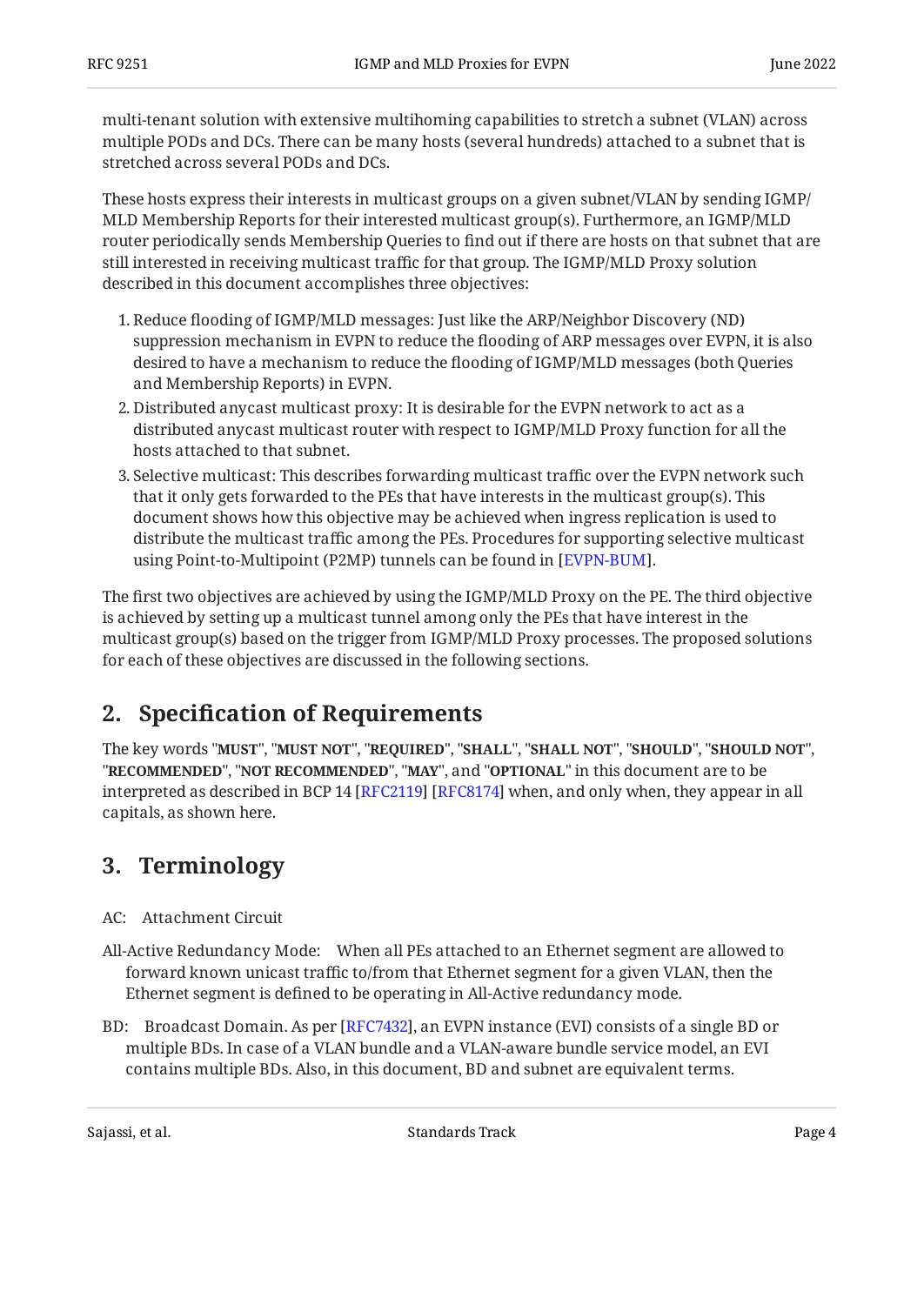#### DC: Data Center

- ES: Ethernet segment. This is when a customer site (device or network) is connected to one or more PEs via a set of Ethernet links.
- ESI: Ethernet Segment Identifier. This is a unique non-zero identifier that identifies an Ethernet segment.
- Ethernet Tag: It identifies a particular broadcast domain, e.g., a VLAN. An EVPN instance consists of one or more broadcast domains.
- EVI: EVPN Instance. This spans the Provider Edge (PE) devices participating in that EVPN.
- EVPN: Ethernet Virtual Private Network
- IGMP: Internet Group Management Protocol
- IR: Ingress Replication
- MLD: Multicast Listener Discovery
- OIF: Outgoing Interface for multicast. It can be a physical interface, virtual interface, or tunnel.
- PE: Provider Edge
- POD: Point of Delivery
- S-PMSI: Selective P-Multicast Service Interface. This is a conceptual interface for a PE to send customer multicast traffic to some of the PEs in the same VPN.
- Single-Active Redundancy Mode: When only a single PE, among all the PEs attached to an Ethernet segment, is allowed to forward traffic to/from that Ethernet segment for a given VLAN, then the Ethernet segment is defined to be operating in Single-Active redundancy mode.
- SMET: Selective Multicast Ethernet Tag
- ToR: Top of Rack

This document also assumes familiarity with the terminology of [RFC7432], [RFC3376], and [[RFC2236\]](#page-27-5). When this document uses the term "IGMP Membership Report", the text equally applies to the MLD Membership Report. Similarly, text for IGMPv2 applies to MLDv1, and text for IGMPv3 applies to MLDv2. IGMP/MLD version encoding in the BGP update is stated in [Section 9.](#page-13-0)

It is important to note that when there is text considering whether a PE indicates support for IGMP proxying, the corresponding behavior has a natural analog for indicating support for MLD proxying, and the analogous requirements apply as well.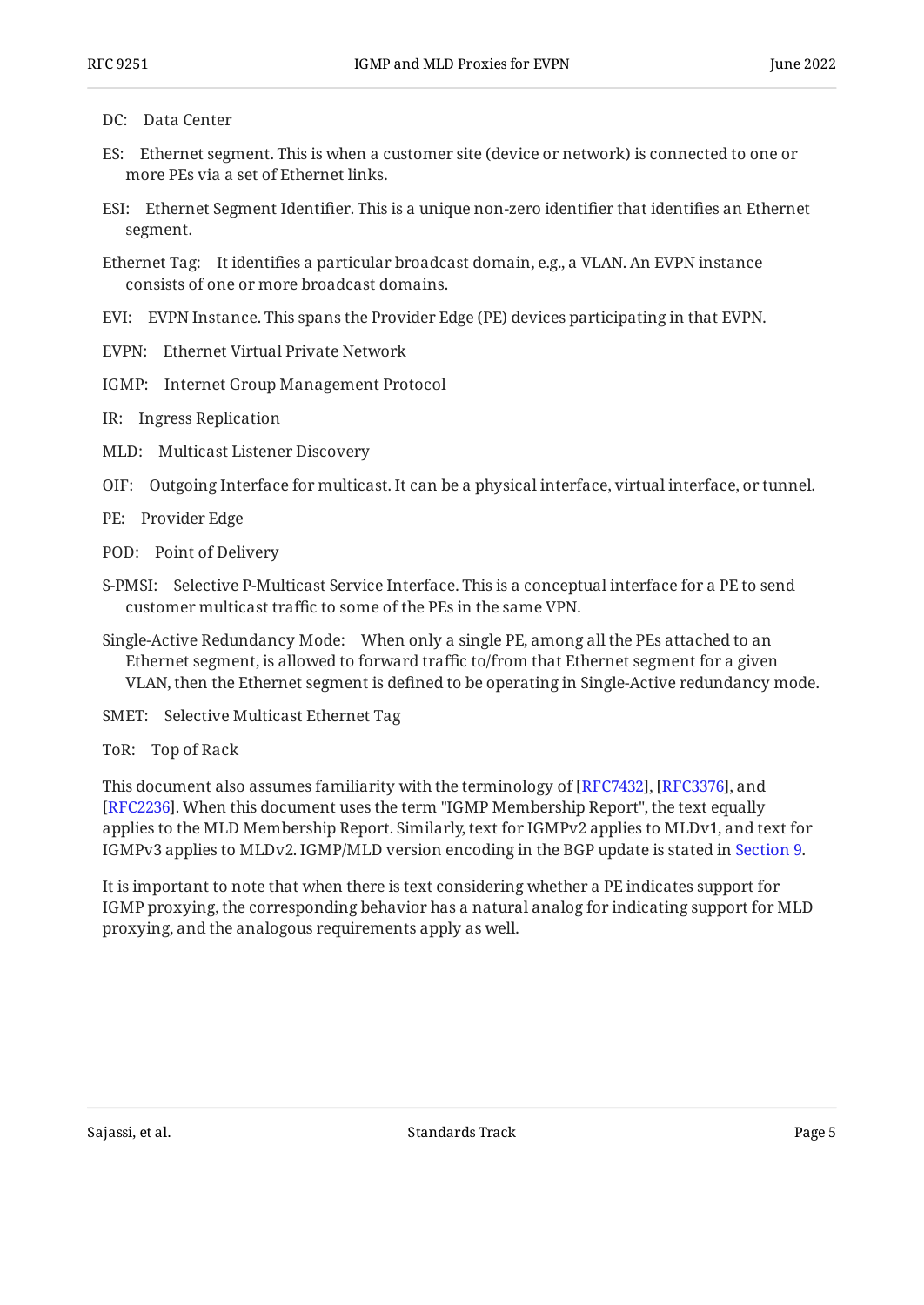# <span id="page-5-0"></span>**[4. IGMP/MLD Proxy](#page-5-0)**

The IGMP Proxy mechanism is used to reduce the flooding of IGMP messages over an EVPN network, similar to the ARP proxy used in reducing the flooding of ARP messages over EVPN. It also provides a triggering mechanism for the PEs to set up their underlay multicast tunnels. The IGMP Proxy mechanism consists of two components:

- 1. Proxy for IGMP Membership Reports
- 2. Proxy for IGMP Membership Queries

The goal of IGMP and MLD proxying is to make the EVPN behave seamlessly for the tenant systems with respect to multicast operations while using a more efficient delivery system for signaling and delivery across the VPN. Accordingly, group state must be tracked synchronously among the PEs serving the VPN, with join and leave events propagated to the peer PEs and each PE tracking the state of each of its peer PEs with respect to whether there are locally attached group members (and in some cases, senders), what version(s) of IGMP/MLD are in use for those locally attached group members, etc. In order to perform this translation, each PE acts as an IGMP router for the locally attached domain, maintains the requisite state on locally attached nodes, sends periodic Membership Queries, etc. The role of EVPN Selective Multicast Ethernet Tag (SMET) route propagation is to ensure that each PE's local state is propagated to the other PEs so that they share a consistent view of the overall IGMP Membership Request and Leave Group state. It is important to note that the need to keep such local state can be triggered by either local IGMP traffic or BGP EVPN signaling. In most cases, a local IGMP event will need to be signaled over EVPN, though state initiated by received EVPN traffic will not always need to be relayed to the locally attached domain.

#### <span id="page-5-1"></span>**[4.1. Proxy Reporting](#page-5-1)**

When IGMP is used between hosts and their first hop EVPN router (EVPN PE), proxy reporting is used by the EVPN PE to summarize (when possible) reports received from downstream hosts and propagate them in BGP to other PEs that are interested in the information. This is done by terminating the IGMP Membership Reports in the first hop PE and translating and exchanging the relevant information among EVPN BGP speakers. The information is again translated back to an IGMP message at the recipient EVPN speaker. Thus, it helps create an IGMP overlay subnet using BGP. In order to facilitate such an overlay, this document also defines a new EVPN route type Network Layer Reachability Information (NLRI) and the EVPN SMET route, along with its procedures to help exchange and register IGMP multicast groups; see [Section 9](#page-13-0).

#### <span id="page-5-2"></span>**[4.1.1. IGMP/MLD Membership Report Advertisement in BGP](#page-5-2)**

When a PE wants to advertise an IGMP Membership Report using the BGP EVPN route, it follows the proceeding rules (BGP encoding is stated in [Section 9\)](#page-13-0). The first four rules are applicable to the originator PE, and the last three rules are applicable to remote PE processing SMET routes: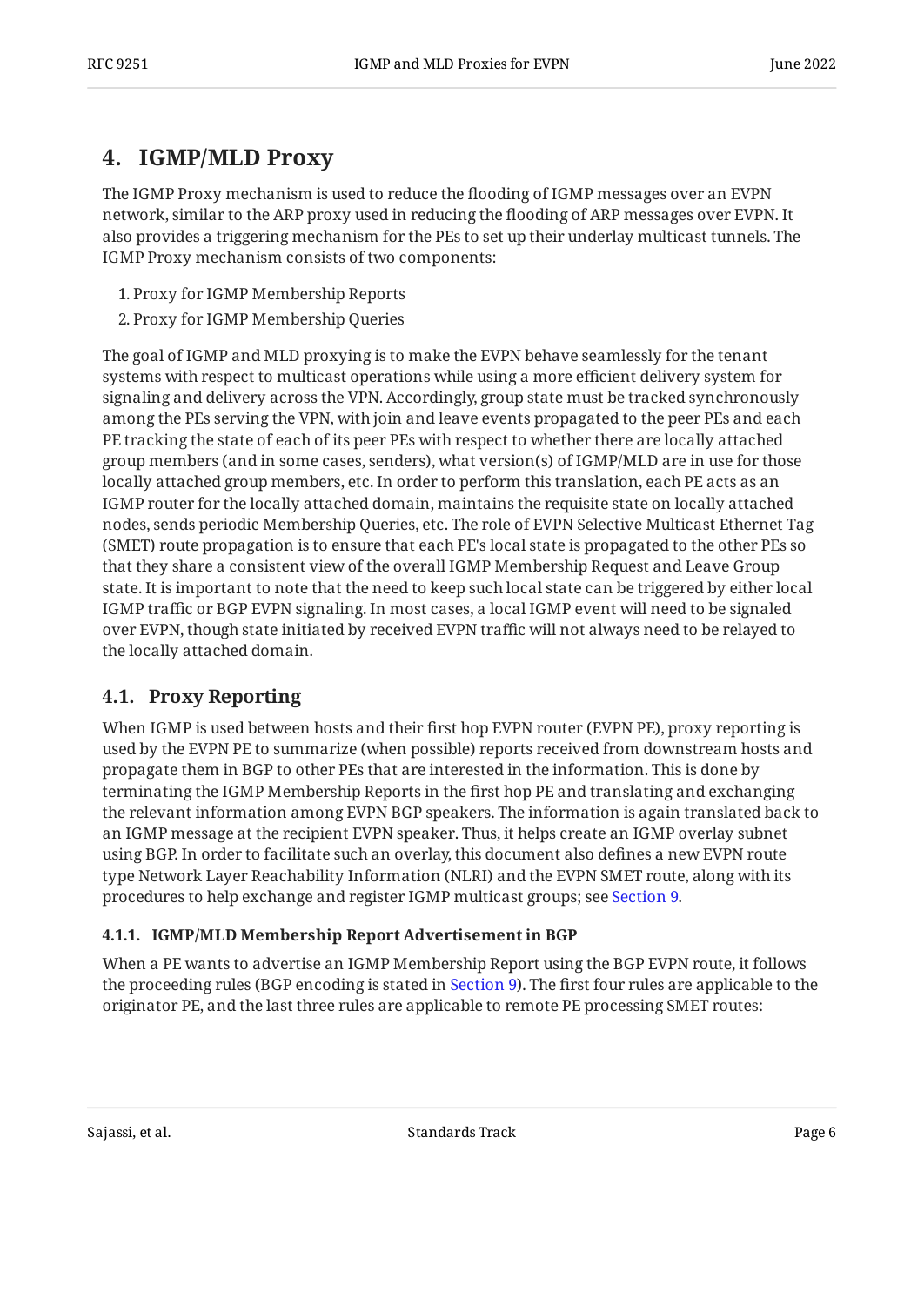Processing at the BGP route originator:

- 1. When the first hop PE receives IGMP Membership Reports belonging to the same IGMP version from different attached hosts for the same (\*,G) or (S,G), it **SHOULD** send a single BGP message corresponding to the very first IGMP Membership Request (BGP update as soon as possible) for that (\*,G) or (S,G). This is because BGP is a stateful protocol, and no further transmission of the same report is needed. If the IGMP Membership Request is for (\*,G), then the Multicast Group Address **MUST** be sent along with the corresponding version flag (v2 or v3) set. In case of IGMPv3, the exclude flag **MUST** also be set to indicate that no source IP address must be excluded (include all sources "\*"). If the IGMP Membership Report is for (S,G), then besides setting the Multicast Group Address along with the v3 flag, the source IP address and the Include/Exclude (IE) flag **MUST** be set. It should be noted that, when advertising the EVPN route for  $(S, G)$ , the only valid version flag is  $v3$  ( $v2$  flags **MUST** be set to 0).
- 2. When the first hop PE receives an IGMPv3 Membership Report for (S,G) on a given BD, it **MUST** advertise the corresponding EVPN SMET route, regardless of whether the source (S) is attached to itself or not, in order to facilitate the source move in the future.
- 3. When the first hop PE receives an IGMP version-X Membership Report first for (\*,G) and then later receives an IGMP version-Y Membership Report for the same (\*,G), then it **MUST** readvertise the same EVPN SMET route with the flag for version-Y set in addition to any previously set version flag(s). In other words, the first hop PE **MUST NOT** withdraw the EVPN route before sending the new route because the Flags field is not part of BGP route key processing.
- 4. When the first hop PE receives an IGMP version-X Membership Report first for (\*,G) and then later receives an IGMPv3 Membership Report for the same Multicast Group Address but for a specific source address S, then the PE **MUST** advertise a new EVPN SMET route with the v3 flag set (and v2 reset). The IE flag also needs to be set accordingly. Since the source IP address is used as part of BGP route key processing, it is considered to be a new BGP route advertisement. When different versions of IGMP Membership Report are received, the final state**MUST** be as per Section 5.1 of [RFC3376]. At the end of the route processing, local and remotegroup record state MUST be as per Section 5.1 of [RFC3376].

Processing at the BGP route receiver:

- 1. When a PE receives an EVPN SMET route with more than one version flag set, it will generate the corresponding IGMP Report for (\*,G) for each version specified in the Flags field. With multiple version flags set, there must not be a source IP address in the received EVPN route. If there is, then an error **SHOULD** be logged. If the v3 flag is set (in addition to v2), then the IE flag **MUST** indicate "exclude". If not, then an error **SHOULD** be logged. The PE **MUST** generate an IGMP Membership Report for that (\*,G) and each IGMP version in the version flag.
- 2. When a PE receives a list of EVPN SMET NLRIs in its BGP update message, each with a different source IP address and the same Multicast Group Address, and the version flag is set to v3, then the PE generates an IGMPv3 Membership Report with a record corresponding to the list of source IP addresses and the group address, along with the proper indication of inclusion/exclusion.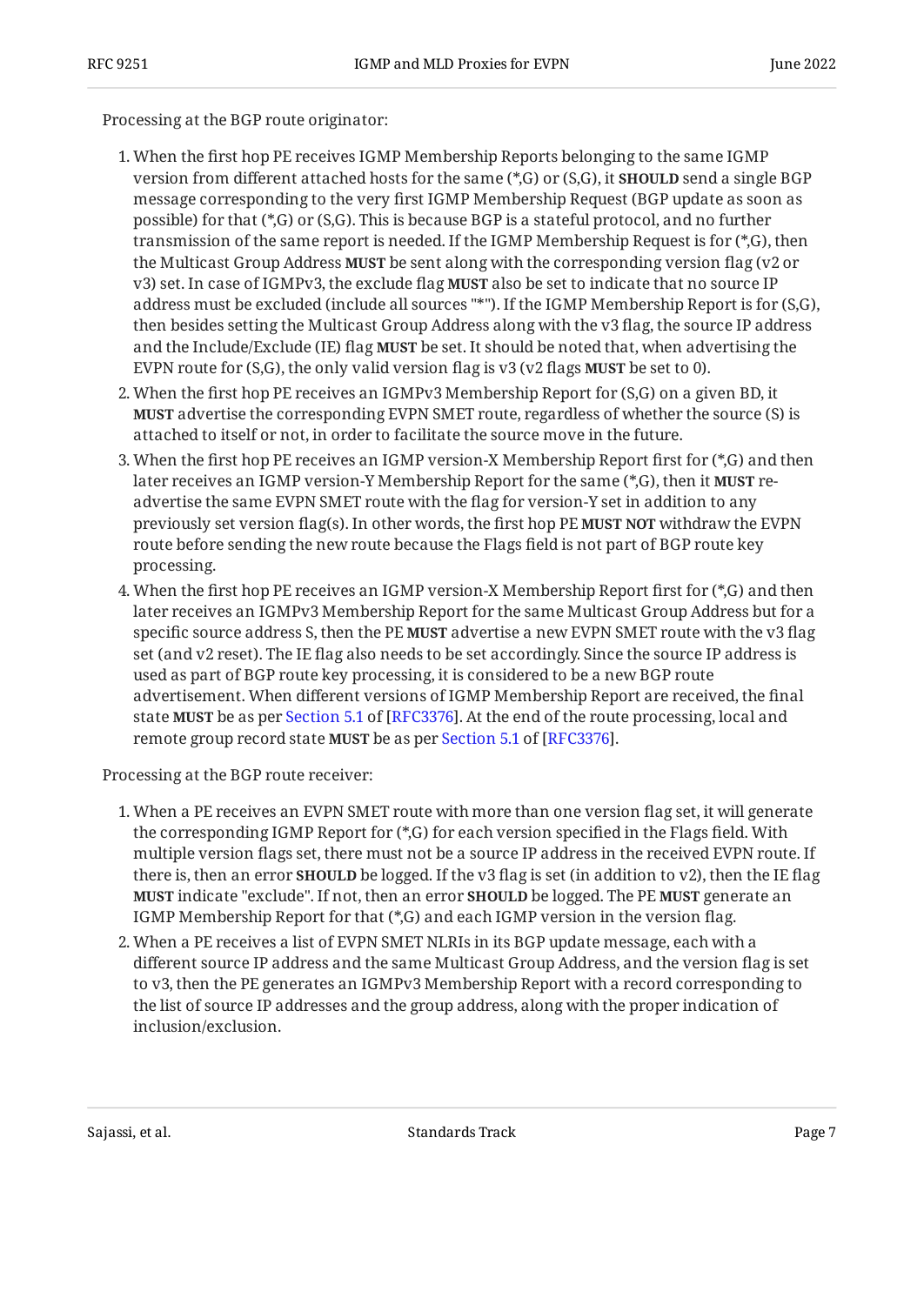3. Upon receiving an EVPN SMET route(s) and before generating the corresponding IGMP Membership Request(s), the PE checks to see whether it has a Customer Edge (CE) multicast router for that BD on any of its ESs . The PE provides such a check by listening for PIM Hello messages on that AC, i.e., (ES,BD). If the PE does have the router's ACs, then the generated IGMP Membership Request(s) is sent to those ACs. If it doesn't have any of the router's ACs, then no IGMP Membership Request(s) needs to be generated. This is because sending IGMP Membership Requests to other hosts can result in unintentionally preventing a host from joining a specific multicast group using IGMPv2, i.e., if the PE does not receive a Membership Report from the host, it will not forward multicast data to it. Per [\[RFC4541](#page-28-6)] , when an IGMPv2 host receives a Membership Report for a group address that it intends to join, the host will suppress its own Membership Report for the same group, and if the PE does not receive an IGMP Membership Report from the host, it will not forward multicast data to it. In other words, an IGMPv2 Membership Report **MUST NOT** be sent on an AC that does not lead to a CE multicast router. This message suppression is a requirement for IGMPv2 hosts. This is not a problem for hosts running IGMPv3, because there is no suppression of IGMP Membership Reports.

#### <span id="page-7-0"></span>**[4.1.2. IGMP/MLD Leave Group Advertisement in BGP](#page-7-0)**

When a PE wants to withdraw an EVPN SMET route corresponding to an IGMPv2 Leave Group or IGMPv3 "Leave" equivalent message, it follows the rules below. The first rule defines the procedure at the originator PE, and the last two rules talk about procedures at the remote PE:

Processing at the BGP route originator:

1. When a PE receives an IGMPv2 Leave Group or its "Leave" equivalent message for IGMPv3 from its attached host, it checks to see if this host is the last host that is interested in this multicast group by sending a query for the multicast group. If the host was indeed the last one (i.e., no responses are received for the query), then the PE **MUST** re-advertise the EVPN SMET route with the corresponding version flag reset. If this is the last version flag to be reset, then instead of re-advertising the EVPN route with all version flags reset, the PE **MUST** withdraw the EVPN route for that (\*,G).

Processing at the BGP route receiver:

- 1. When a PE receives an EVPN SMET route for a given (\*,G), it compares the received version flags from the route with its per-PE stored version flags. If the PE finds that a version flag associated with the (\*,G) for the remote PE is reset, then the PE **MUST** generate IGMP Leave for that (\*,G) toward its local interface (if any), which is attached to the multicast router for that multicast group. It should be noted that the received EVPN route **MUST** have at least one version flag set. If all version flags are reset, it is an error because the PE should have received an EVPN route withdraw for the last version flag. An error **MUST** be considered as a BGP error, and the PE **MUST** apply the "treat-as-withdraw" procedure per [RFC7606].
- 2. When a PE receives an EVPN SMET route withdraw, it removes the remote PE from its OIF list for that multicast group, and if there are no more OIF entries for that multicast group (either locally or remotely), then the PE **MUST** stop responding to Membership Queries from the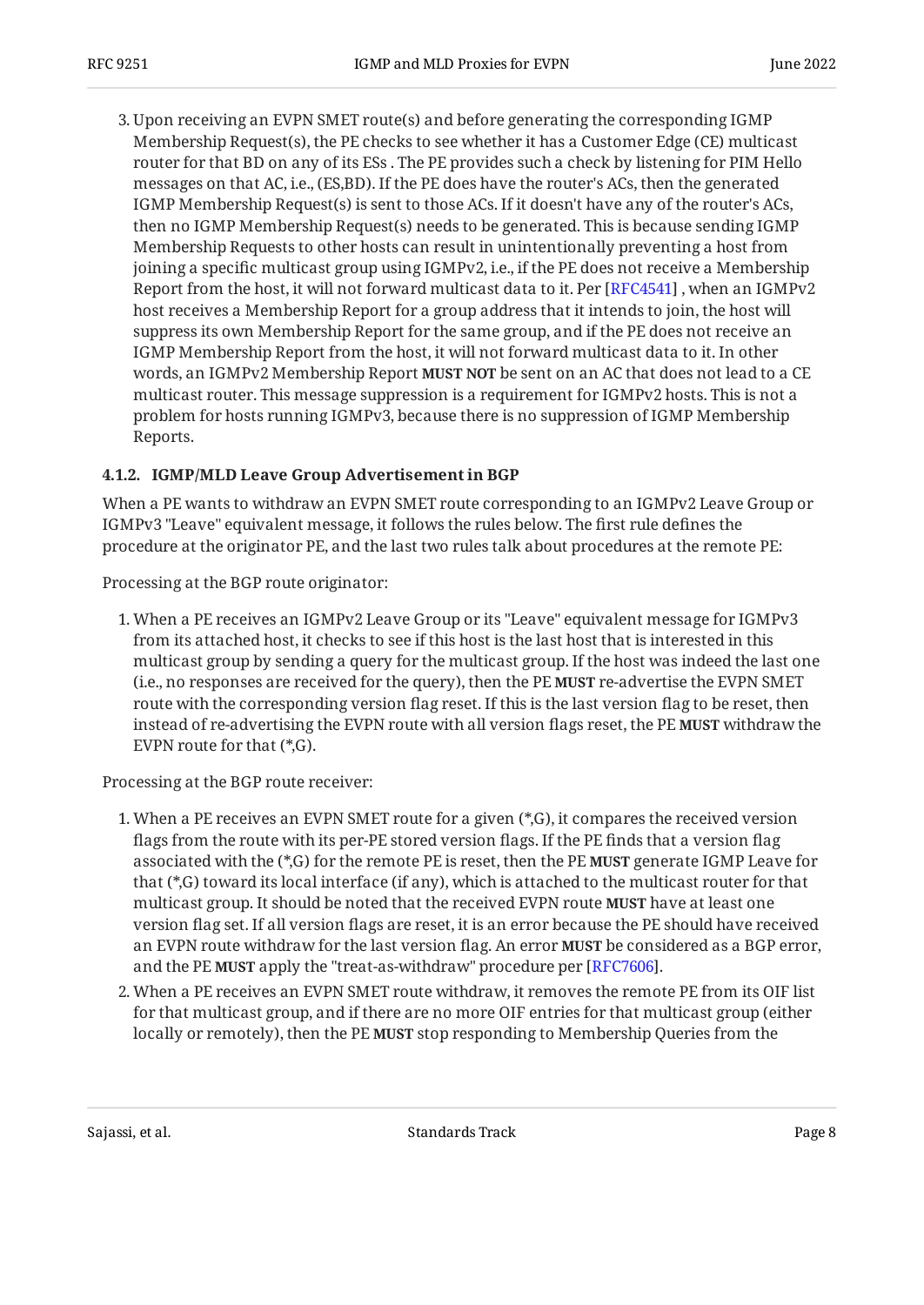locally attached router (if any). If there is a source for that multicast group, the PE stops sending multicast traffic for that source.

### <span id="page-8-0"></span>**[4.2. Proxy Querier](#page-8-0)**

As mentioned in the previous sections, each PE **MUST** have proxy querier functionality for the following reasons:

- 1. to enable the collection of EVPN PEs providing Layer 2 Virtual Private Network (L2VPN) service to act as a distributed multicast router with an anycast IP address for all attached hosts in that subnet
- 2. to enable suppression of IGMP Membership Reports and Membership Queries over MPLS/IP core

# <span id="page-8-1"></span>**[5. Operation](#page-8-1)**

Consider the EVPN network in [Figure 1,](#page-8-2) where there is an EVPN instance configured across the PEs (namely PE1, PE2, and PE3). Let's consider that this EVPN instance consists of a single bridge domain (single subnet) with all the hosts and sources and the multicast router connected to this subnet. PE1 only has hosts (host denoted by Hx) connected to it. PE2 has a mix of hosts and a multicast source. PE3 has a mix of hosts, a multicast source (source denoted by Sx), and a multicast router (router denoted by Rx). Furthermore, let's consider that for (S1,G1), R1 is used as the multicast router. The following subsections describe the IGMP Proxy operation in different PEs with regard to whether the locally attached devices for that subnet are:

- only hosts,
- a mix of hosts and a multicast source, or •
- a mix of hosts, a multicast source, and a multicast router. •

<span id="page-8-2"></span>

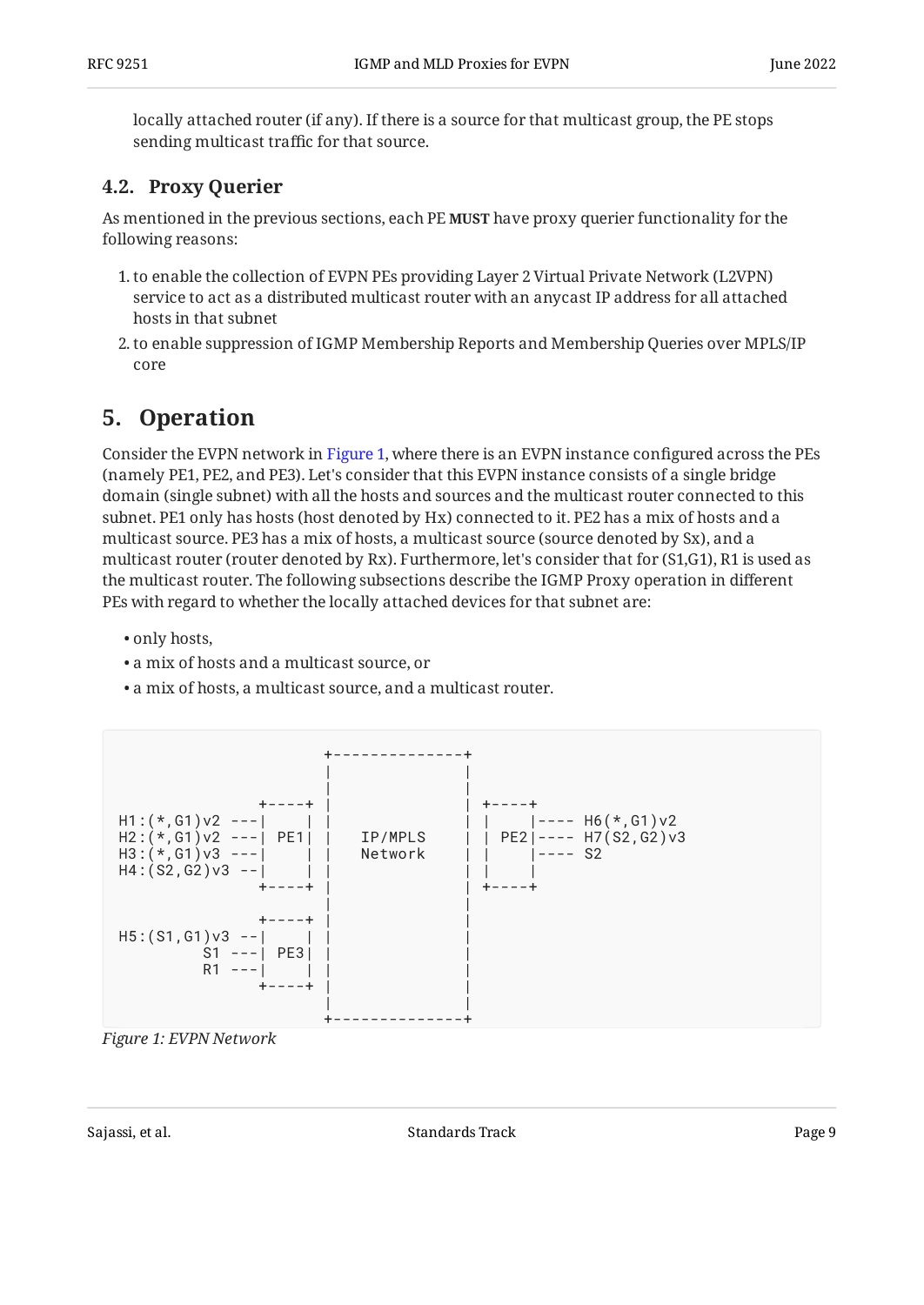#### <span id="page-9-0"></span>**[5.1. PE with Only Attached Hosts for a Given Subnet](#page-9-0)**

When PE1 receives an IGMPv2 Membership Report from H1, it does not forward this Membership Report to any of its other ports (for this subnet) because all these local ports are associated with the hosts. PE1 sends an EVPN SMET route corresponding to this Membership Report for (\*,G1) and sets the v2 flag. This EVPN route is received by PE2 and PE3, which are the members of the same BD (i.e., same EVI in case of a VLAN-based service or EVI and VLAN in case of a VLAN-aware bundle service). PE3 reconstructs the IGMPv2 Membership Report from this EVPN BGP route and only sends it to the port(s) with multicast routers attached to it (for that subnet). In this example, PE3 sends the reconstructed IGMPv2 Membership Report for (\*,G1) only to R1. Furthermore, even though PE2 receives the EVPN BGP route, it does not send it to any of its ports for that subnet (viz., ports associated with H6 and H7).

When PE1 receives the second IGMPv2 Membership Report from H2 for the same multicast group (\*,G1), it only adds that port to its OIF list, but it doesn't send any EVPN BGP routes because there is no change in information. However, when it receives the IGMPv3 Membership Report from H3 for the same (\*,G1), besides adding the corresponding port to its OIF list, it re-advertises the previously sent EVPN SMET route with the v3 and exclude flag set.

Finally, when PE1 receives the IGMPv3 Membership Report from H4 for (S2,G2), it advertises a new EVPN SMET route corresponding to it.

#### <span id="page-9-1"></span>**[5.2. PE with a Mix of Attached Hosts and a Multicast Source](#page-9-1)**

The main difference in this case is that when PE2 receives the IGMPv3 Membership Report from H7 for (S2,G2), it advertises it in BGP to support the source moving, even though PE2 knows that S2 is attached to its local AC. PE2 adds the port associated with H7 to its OIF list for (S2,G2). The processing for IGMPv2 received from H6 is the same as the IGMPv2 Membership Report described in the previous section.

#### <span id="page-9-2"></span>**[5.3. PE with a Mix of Attached Hosts, a Multicast Source, and a Router](#page-9-2)**

The main difference in this case relative to the previous two sections is that IGMPv2/v3 Membership Report messages received locally need to be sent to the port associated with router R1. Furthermore, the Membership Reports received via BGP (SMET) need to be passed to the R1 port but filtered for all other ports.

# <span id="page-9-3"></span>**[6. All-Active Multihoming](#page-9-3)**

Because the Link Aggregation Group (LAG) flow hashing algorithm used by the CE is unknown at the PE, in an All-Active redundancy mode, it must be assumed that the CE can send a given IGMP message to any one of the multihomed PEs, either Designated Forwarder (DF) or non-DF, i.e., different IGMP Membership Request messages can arrive at different PEs in the redundancy group. Furthermore, their corresponding Leave messages can arrive at PEs that are different from the ones that received the Membership Report. Therefore, all PEs attached to a given Ethernet segment (ES) must coordinate the IGMP Membership Request and Leave Group (x,G) state, where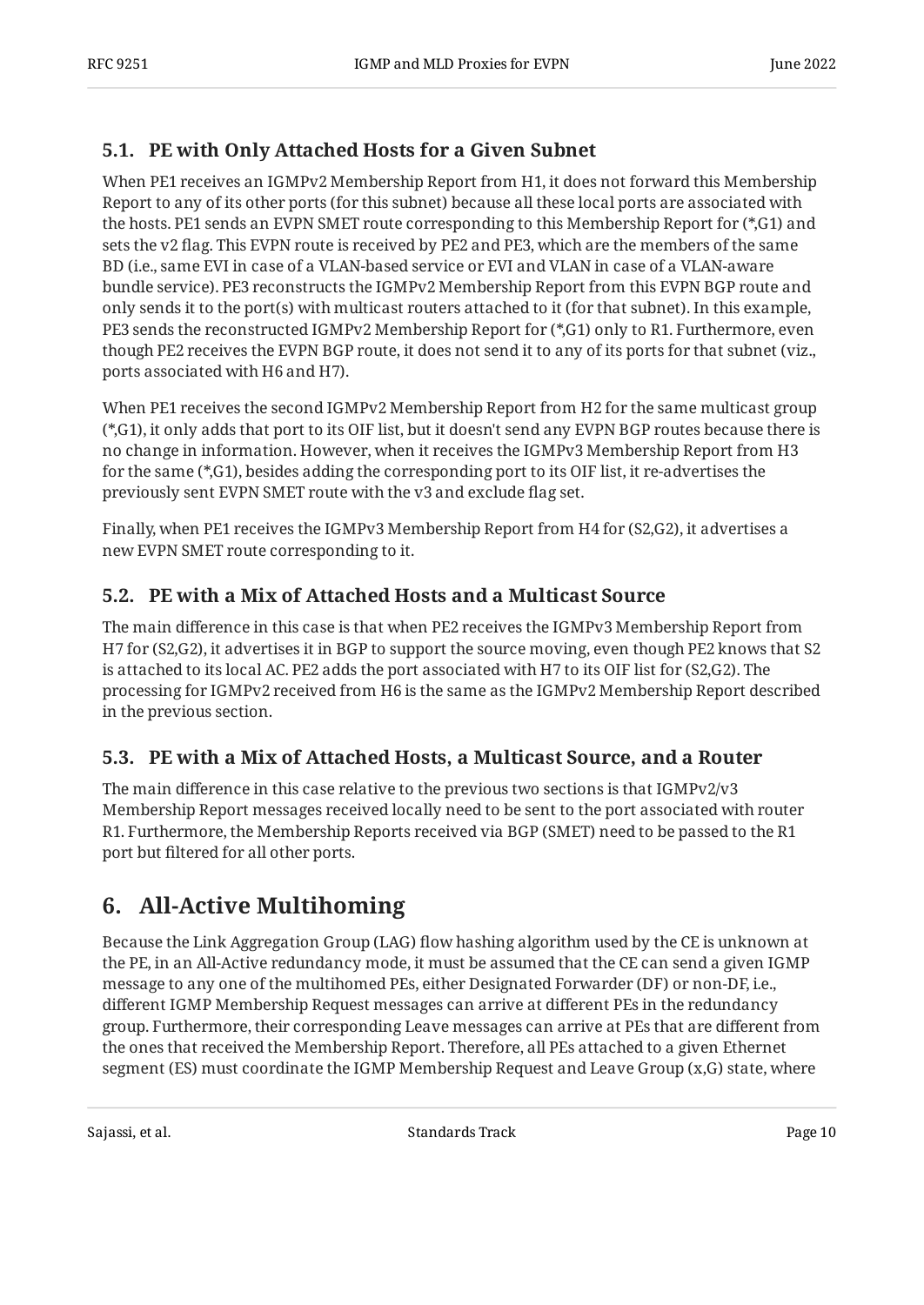x may be either "\*" or a particular source S for each BD on that ES. Each PE has a local copy of that state, and the EVPN signaling serves to synchronize that state across PEs. This allows the DF for that (ES,BD) to correctly advertise or withdraw a SMET route for that (x,G) group in that BD when needed. All-Active multihoming PEs for a given ES **MUST** support IGMP synchronization procedures described in this section if they need to perform IGMP Proxy for hosts connected to that ES.

#### <span id="page-10-0"></span>**[6.1. Local IGMP/MLD Membership Report Synchronization](#page-10-0)**

When a PE, either DF or non-DF, receives an IGMP Membership Report for  $(x,G)$  on a given multihomed ES operating in All-Active redundancy mode, it determines the BD to which the IGMP Membership Report belongs. If the PE doesn't already have the local IGMP Membership Request  $(x,G)$  state for that BD on that ES, it **MUST** instantiate that local IGMP Membership Request  $(x,G)$ state and **MUST** advertise a BGP IGMP Membership Report Synch route for that (ES,BD). The local IGMP Membership Request  $(x,G)$  state refers to the IGMP Membership Request  $(x,G)$  state that is created as a result of processing an IGMP Membership Report for (x,G).

The IGMP Membership Report Synch route **MUST** carry the ES-Import Route Target (RT) for the ES on which the IGMP Membership Report was received. Thus, it **MUST** only be imported by the PEs attached to that ES and not any other PEs.

When a PE, either DF or non-DF, receives an IGMP Membership Report Synch route, it installs that route, and if it doesn't already have the IGMP Membership Request (x,G) state for that (ES,BD), it **MUST** instantiate that IGMP Membership Request (x,G) state, i.e., the IGMP Membership Request (x,G) state is the union of the local IGMP Membership Report (x,G) state and the installed IGMP Membership Report Synch route. If the DF did not already advertise (originate) a SMET route for that  $(x, G)$  group in that BD, it **MUST** do so now.

When a PE, either DF or non-DF, deletes its local IGMP Membership Request (x,G) state for that (ES,BD), it withdraw its BGP IGMP Membership Report Synch route for that (ES,BD). **MUST**

When a PE, either DF or non-DF, receives the withdrawal of an IGMP Membership Report Synch route from another PE, it **MUST** remove that route. When a PE has no local IGMP Membership Request (x,G) state and it has no installed IGMP Membership Report Synch routes, it **MUST** remove that IGMP Membership Request (x,G) state for that (ES,BD). If the DF no longer has the IGMP Membership Request (x,G) state for that BD on any ES for which it is the DF, it **MUST** withdraw its SMET route for that (x,G) group in that BD.

In other words, a PE advertises a SMET route for that  $(x, G)$  group in that BD when it has the IGMP Membership Request (x,G) state on at least one ES for which it is the DF, and it withdraws that SMET route when it does not have an IGMP Membership Request (x,G) state in that BD on any ES for which it is the DF.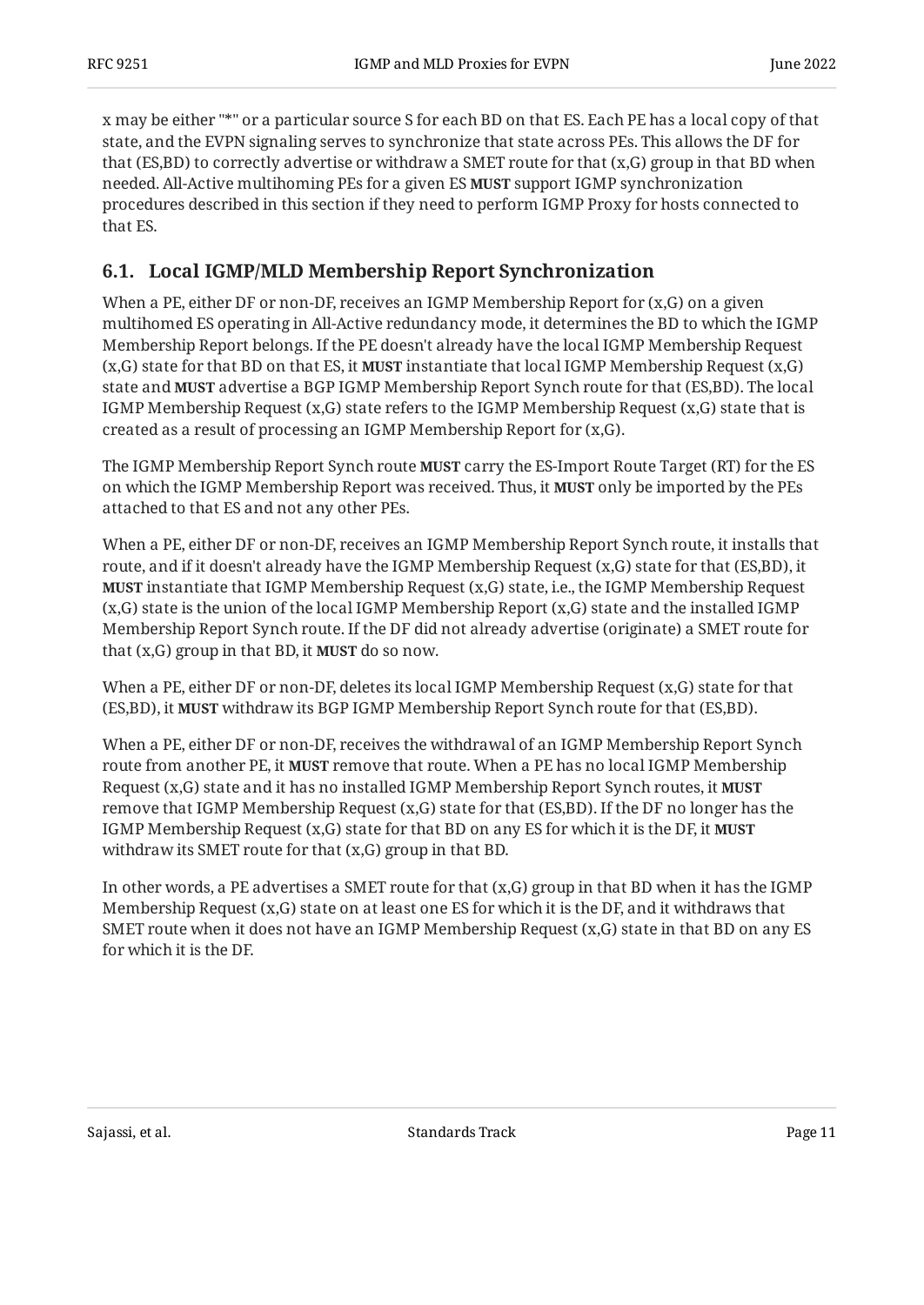#### <span id="page-11-0"></span>**[6.2. Local IGMP/MLD Leave Group Synchronization](#page-11-0)**

When a PE, either DF or non-DF, receives an IGMP Leave Group message for (x,G) from the attached CE on a given multihomed ES operating in All-Active redundancy mode, it determines the BD to which the IGMPv2 Leave Group belongs. Regardless of whether it has the IGMP Membership Request  $(x, G)$  state for that  $(ES, BD)$ , it initiates the  $(x, G)$  leave group synchronization procedure, which consists of the following steps:

- 1. It computes the Maximum Response Time, which is the duration of the (x,G) leave group synchronization procedure. This is the product of two locally configured values, Last Member QueryCount and Last Member Query Interval (described in Section 3 of [RFC2236]), plus a delta corresponding to the time it takes for a BGP advertisement to propagate between the PEs attached to the multihomed ES (delta is a consistently configured value on all PEs attached to the multihomed ES).
- 2. It starts the Maximum Response Time timer. Note that the receipt of subsequent IGMP Leave Group messages or BGP Leave Synch routes for (x,G) do not change the value of a currently running Maximum Response Time timer and are ignored by the PE.
- 3.It initiates the Last Member Query procedure described in Section 3 of [RFC2236]; viz., it sends a number of Group-Specific Query (x,G) messages (Last Member Query Count) at a fixed interval (Last Member Query Interval) to the attached CE.
- It advertises an IGMP Leave Synch route for that (ES,BD). This route notifies the other 4. multihomed PEs attached to the given multihomed ES that it has initiated an (x,G) leave group synchronization procedure, i.e., it carries the ES-Import RT for the ES on which the IGMP Leave Group was received. It also contains the Maximum Response Time.
- 5. When the Maximum Response Time timer expires, the PE that has advertised the IGMP Leave Synch route withdraws it.

#### <span id="page-11-1"></span>**[6.2.1. Remote Leave Group Synchronization](#page-11-1)**

When a PE, either DF or non-DF, receives an IGMP Leave Synch route, it installs that route and it starts a timer for (x,G) on the specified (ES,BD), whose value is set to the Maximum Response Time in the received IGMP Leave Synch route. Note that the receipt of subsequent IGMPv2 Leave Group messages or BGP Leave Synch routes for (x,G) do not change the value of a currently running Maximum Response Time timer and are ignored by the PE.

#### <span id="page-11-2"></span>**[6.2.2. Common Leave Group Synchronization](#page-11-2)**

If a PE attached to the multihomed ES receives an IGMP Membership Report for  $(x, G)$  before the Maximum Response Time timer expires, it advertises a BGP IGMP Membership Report Synch route for that (ES,BD). If it doesn't already have the local IGMP Membership Request (x,G) state for that (ES,BD), it instantiates that local IGMP Membership Request (x,G) state. If the DF is not currently advertising (originating) a SMET route for that (x,G) group in that BD, it does so now.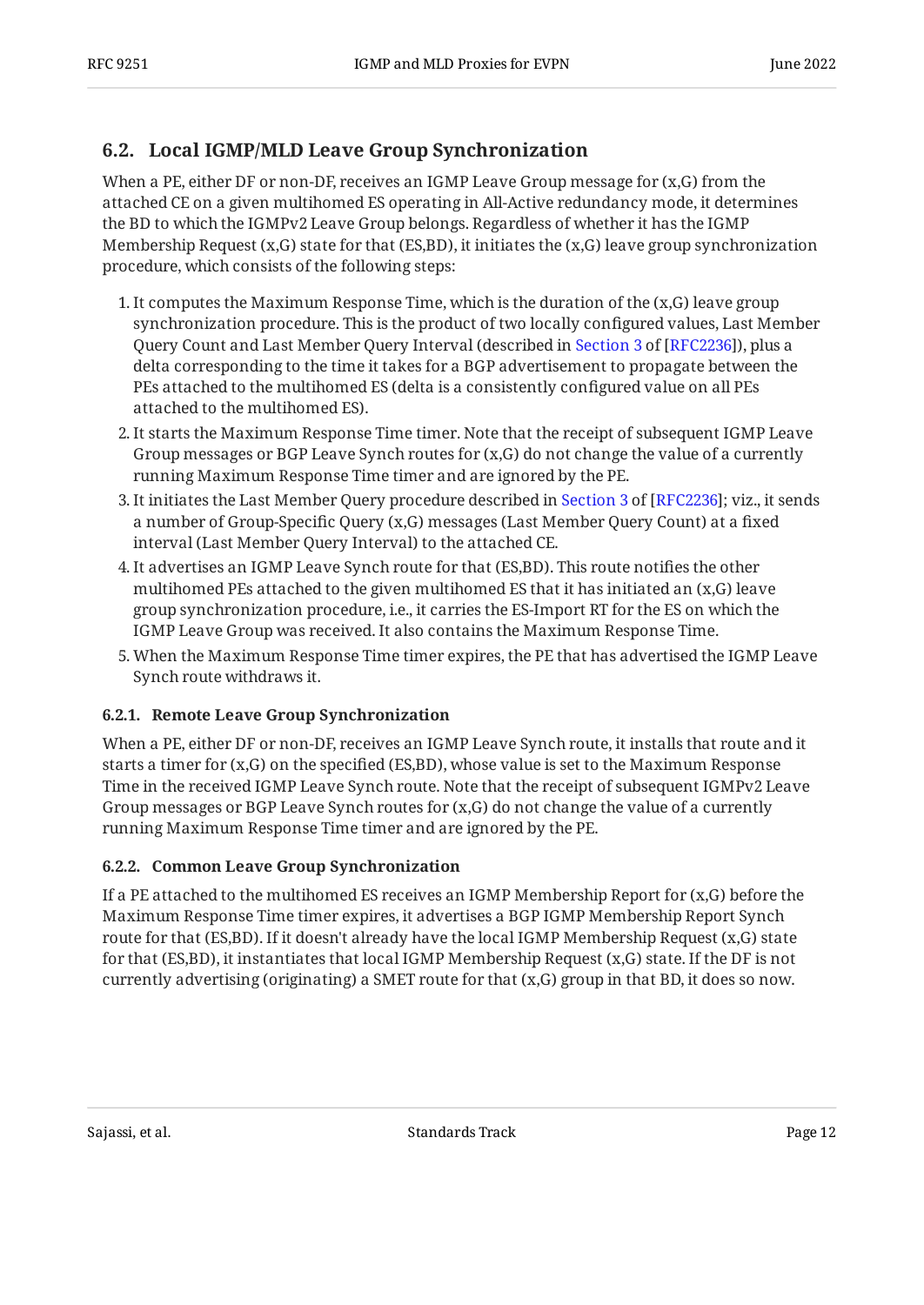If a PE attached to the multihomed ES receives an IGMP Membership Report Synch route for  $(x, G)$ before the Maximum Response Time timer expires, it installs that route, and if it doesn't already have the IGMP Membership Request (x,G) state for that BD on that ES, it instantiates that IGMP Membership Request (x,G) state. If the DF has not already advertised (originated) a SMET route for that (x,G) group in that BD, it does so now.

When the Maximum Response Time timer expires, a PE that has advertised an IGMP Leave Synch route withdraws it. Any PE attached to the multihomed ES, which started the Maximum Response Time and has no local IGMP Membership Request (x,G) state and no installed IGMP Membership Report Synch routes, removes the IGMP Membership Request (x,G) state for that (ES,BD). If the DF no longer has the IGMP Membership Request (x,G) state for that BD on any ES for which it is the DF, it withdraws its SMET route for that (x,G) group in that BD.

#### <span id="page-12-0"></span>**[6.3. Mass Withdraw of the Multicast Membership Report Synch Route in](#page-12-0) [Case of Failure](#page-12-0)**

A PE that has received an IGMP Membership Request would have synced the IGMP Membership Report by the procedure defined in [Section 6.1](#page-10-0). If a PE with the local Membership Report state goes down or the PE to CE link goes down, it would lead to a mass withdraw of multicast routes. Remote PEs (PEs where these routes were remote IGMP Membership Reports) **SHOULD NOT** remove the state immediately; instead, General Query **SHOULD** be generated to refresh the states. There are several ways to detect failure at a peer, e.g., using IGP next-hop tracking or ES route withdraw.

# <span id="page-12-1"></span>**[7. Single-Active Multihoming](#page-12-1)**

Note that to facilitate state synchronization after failover, the PEs attached to a multihomed ES operating in Single-Active redundancy mode **SHOULD** also coordinate the IGMP Membership Report (x,G) state. In this case, all IGMP Membership Report messages are received by the DF and distributed to the non-DF PEs using the procedures described above.

# <span id="page-12-2"></span>**[8. Selective Multicast Procedures for IR Tunnels](#page-12-2)**

If an ingress PE uses ingress replication, then for a given  $(x, G)$  group in a given BD:

- 1. It sends (x,G) traffic to the set of PEs not supporting IGMP or MLD Proxies. This set consists of any PE that has advertised an Inclusive Multicast Ethernet Tag (IMET) route for the BD without a Multicast Flags Extended Community or with a Multicast Flags Extended Community in which neither the IGMP Proxy support nor the MLD Proxy support flags are set.
- 2. It sends (x,G) traffic to the set of PEs supporting IGMP or MLD Proxies and has listeners for that (x,G) group in that BD. This set consists of any PE that has advertised an IMET route for the BD with a Multicast Flags Extended Community in which the IGMP Proxy support and/or the MLD Proxy support flags are set and that has advertised a SMET route for that  $(x,G)$  group in that BD.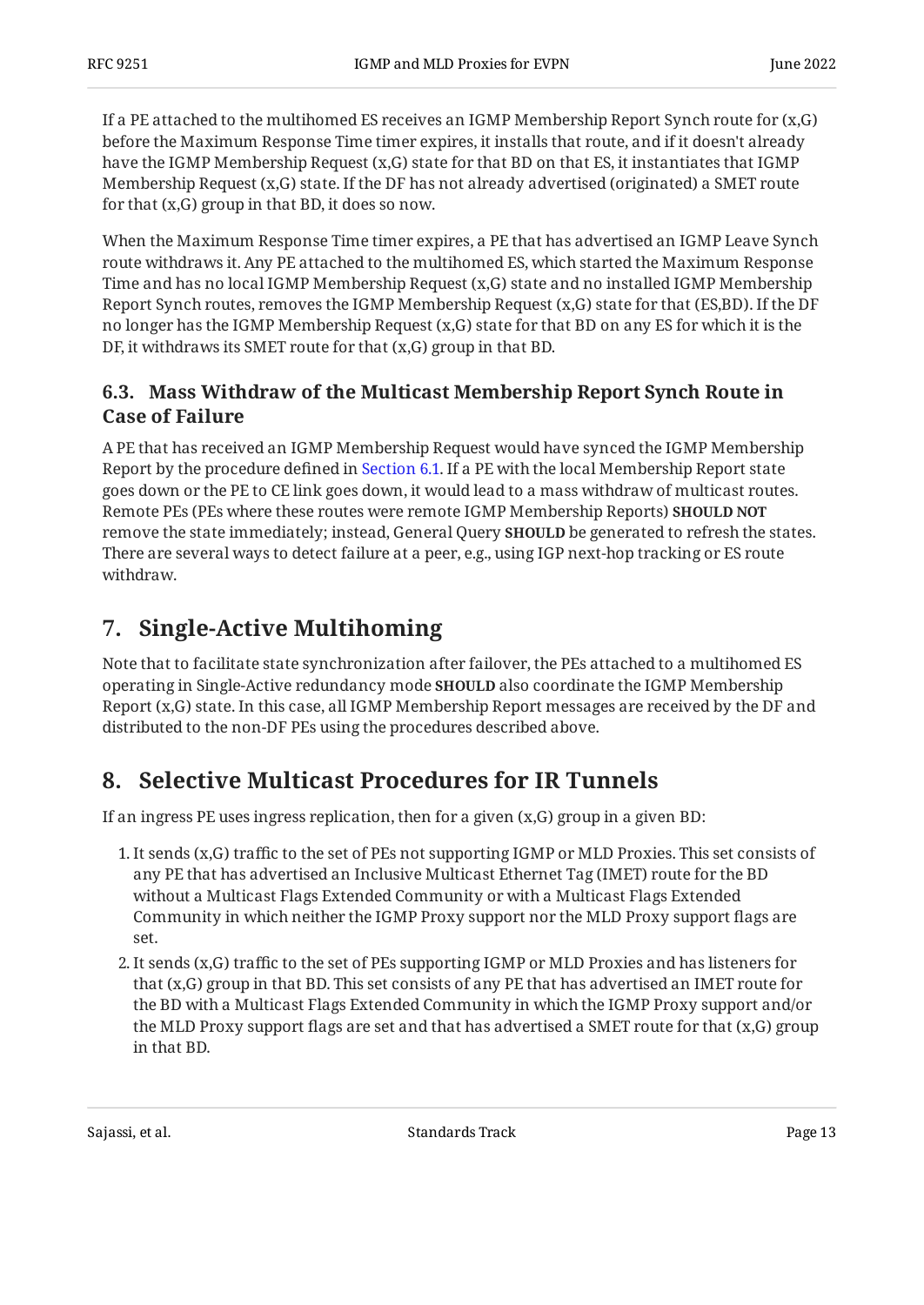# <span id="page-13-0"></span>**[9. BGP Encoding](#page-13-0)**

This document defines three new BGP EVPN routes to carry IGMP Membership Reports. The route types are known as:

- 6 Selective Multicast Ethernet Tag Route
- 7 Multicast Membership Report Synch Route
- 8 Multicast Leave Synch Route

<span id="page-13-1"></span>The detailed encoding and procedures for these route types are described in subsequent sections.

#### **[9.1. Selective Multicast Ethernet Tag Route](#page-13-1)**

A SMET route-type-specific EVPN NLRI consists of the following:

```
+---------------------------------------+
| RD (8 octets) |
+---------------------------------------+
| Ethernet Tag ID (4 octets) |
  +---------------------------------------+
| Multicast Source Length (1 octet) |
+---------------------------------------+
| Multicast Source Address (variable) |
+---------------------------------------+
| Multicast Group Length (1 octet) |
+---------------------------------------+
| Multicast Group Address (Variable) |
+---------------------------------------+
| Originator Router Length (1 octet) |
+---------------------------------------+
  | Originator Router Address (variable) |
+---------------------------------------+
| Flags (1 octet) |
                     +---------------------------------------+
```
For the purpose of BGP route key processing, all the fields are considered to be part of the prefix in the NLRI, except for the 1-octet Flags field. The Flags fields are defined as follows:

 0 1 2 3 4 5 6 7 +--+--+--+--+--+--+--+--+ | reserved |IE|v3|v2|v1| +--+--+--+--+--+--+--+--+

- $\bullet$  The least significant bit (bit 7) indicates support for IGMP version 1. Since IGMPv1 is being deprecated, the sender **MUST** set it to 0 for IGMP and the receiver **MUST** ignore it.
- The second least significant bit (bit 6) indicates support for IGMP version 2. •
- The third least significant bit (bit 5) indicates support for IGMP version 3. •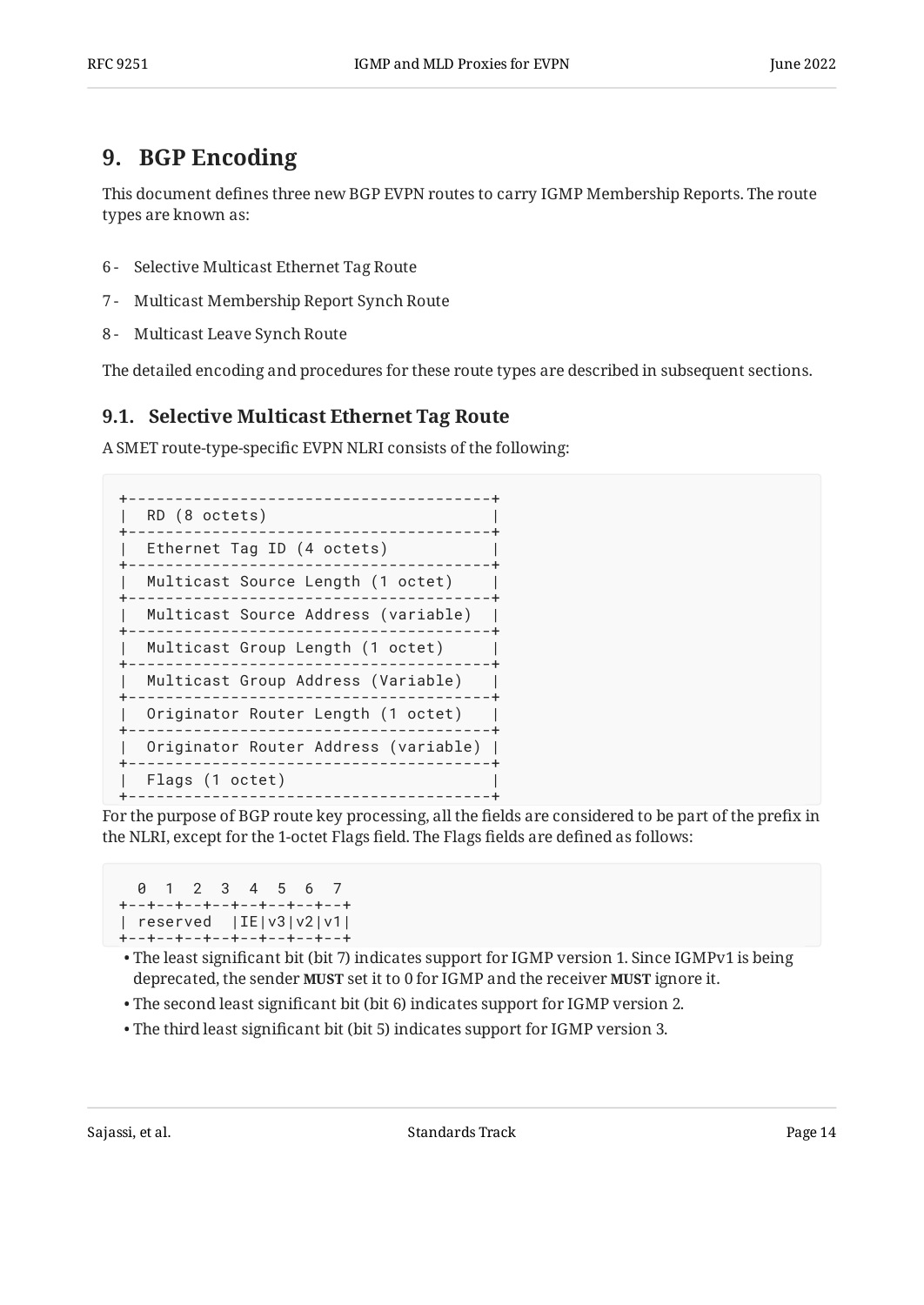- $\bullet$  The fourth least significant bit (bit 4) indicates whether the (S,G) information carried within the route type is of an Include Group type (bit value 0) or an Exclude Group type (bit value 1). The Exclude Group type bit **MUST** be ignored if bit 5 is not set.
- $\bullet$  This EVPN route type is used to carry tenant IGMP multicast group information. The Flags field assists in distributing the IGMP Membership Report of a given host for a given multicast route. The version bits help associate the IGMP version of receivers participating within the EVPN domain.
- The IE bit helps in creating filters for a given multicast route. •
- $\bullet$  If the route is used for IPv6 (MLD), then bit 7 indicates support for MLD version 1. The second least significant bit (bit 6) indicates support for MLD version 2. Since there is no MLD version 3, in case of IPv6 routes, the third least significant bit **MUST** be 0. In case of IPv6 routes, the fourth least significant bit **MUST** be ignored if bit 6 is not set.
- Reserved bits MUST be set to 0 by the sender, and the receiver MUST ignore the Reserved bits.

#### <span id="page-14-0"></span>**[9.1.1. Constructing the Selective Multicast Ethernet Tag Route](#page-14-0)**

This section describes the procedures used to construct the SMET route.

The Route Distinguisher (RD) **SHOULD** be a Type 1 RD [RFC4364]. The value field comprises an IP address of the PE (typically, the loopback address), followed by a number unique to the PE.

The Ethernet Tag ID MUST be set, as per the procedure defined in [RFC7432].

The Multicast Source Length **MUST** be set to the length of the Multicast Source Address in bits. If the Multicast Source Address field contains an IPv4 address, then the value of the Multicast Source Length field is 32. If the Multicast Source Address field contains an IPv6 address, then the value of the Multicast Source Length field is 128. In case of a (\*,G) Membership Report, the Multicast Source Length is set to 0.

The Multicast Source Address is the source IP address from the IGMP Membership Report. In case of a (\*,G) Membership Report, this field is not used.

The Multicast Group Length **MUST** be set to the length of the Multicast Group Address in bits. If the Multicast Group Address field contains an IPv4 address, then the value of the Multicast Group Length field is 32. If the Multicast Group Address field contains an IPv6 address, then the value of the Multicast Group Length field is 128.

The Multicast Group Address is the group address from the IGMP or MLD Membership Report.

The Originator Router Length is the length of the Originator Router Address in bits.

The Originator Router Address is the IP address of the router originating this route. The SMET Originator Router IP address MUST match that of the IMET (or S-PMSI Authentic Data (AD)) route originated for the same EVI by the same downstream PE.

The Flags field indicates the version of IGMP from which the Membership Report was received. It also indicates whether the multicast group had the Include/Exclude bit set.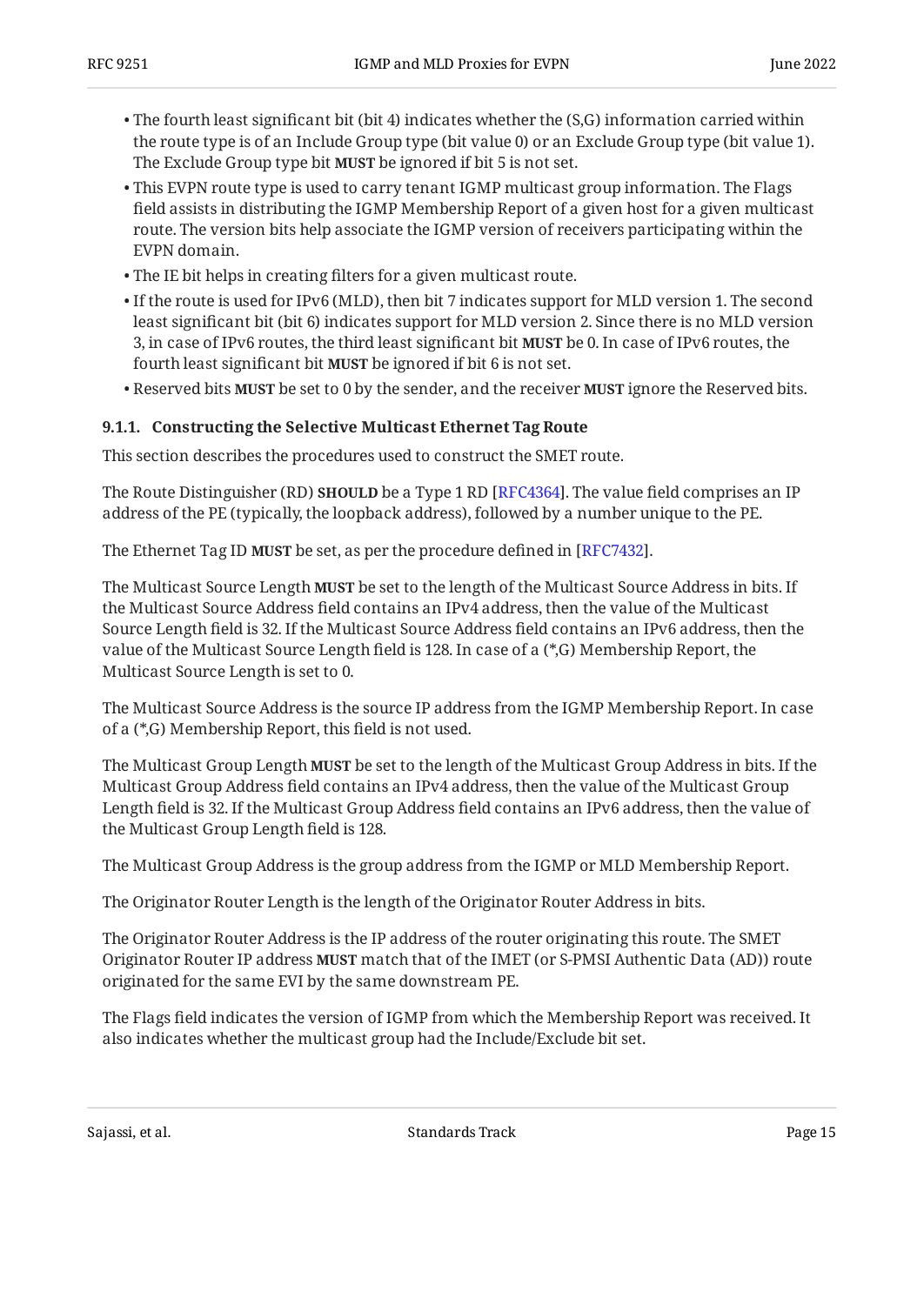Reserved bits **MUST** be set to 0. They can be defined by other documents in the future.

IGMP is used to receive group membership information from hosts by Top-of-the-Rack (ToR) switches. Upon receiving the host's expression of interest in a particular group membership, this information is then forwarded using the SMET route. The NLRI also keeps track of the receiver's IGMP version and any source filtering for a given group membership. All EVPN SMET routes are announced per EVI Route Target extended communities (EVI-RT ECs).

#### <span id="page-15-0"></span>**[9.1.2. Reconstructing IGMP/MLD Membership Reports from the Selective Multicast Route](#page-15-0)**

This section describes the procedures used to reconstruct IGMP/MLD Membership Reports from the SMET route.

- $\bullet$  If the Multicast Group Length is 32, the route is translated to the IGMP Membership Request. If the Multicast Group Length is 128, the route is translated to an MLD Membership Request.
- The Multicast Group Address field is translated to the IGMP/MLD group address. •
- $\bullet$  If the Multicast Source Length is set to 0, it is translated to any source (\*). If the Multicast Source Length is non-zero, the Multicast Source Address field is translated to the IGMP/MLD source address.
- $\bullet$  If flag bit 7 is set, it translates the Membership Report to be IGMPv1 or MLDv1.
- $\bullet$  If flag bit 6 is set, it translates the Membership Report to be IGMPv2 or MLDv2.
- $\bullet$  Flag bit 5 is only valid for the IGMP Membership Report; if it is set, it translates to the IGMPv3 report.
- $\bullet$  If the IE flag is set, it translates to the IGMP/MLD Exclude mode Membership Report. If the IE flag is not set (0), it translates to the Include mode Membership Report.

#### <span id="page-15-1"></span>**[9.1.3. Default Selective Multicast Route](#page-15-1)**

<span id="page-15-2"></span>If there is a multicast router connected behind the EVPN domain, the PE **MAY** originate a default SMET (\*,\*) to get all multicast traffic in the domain.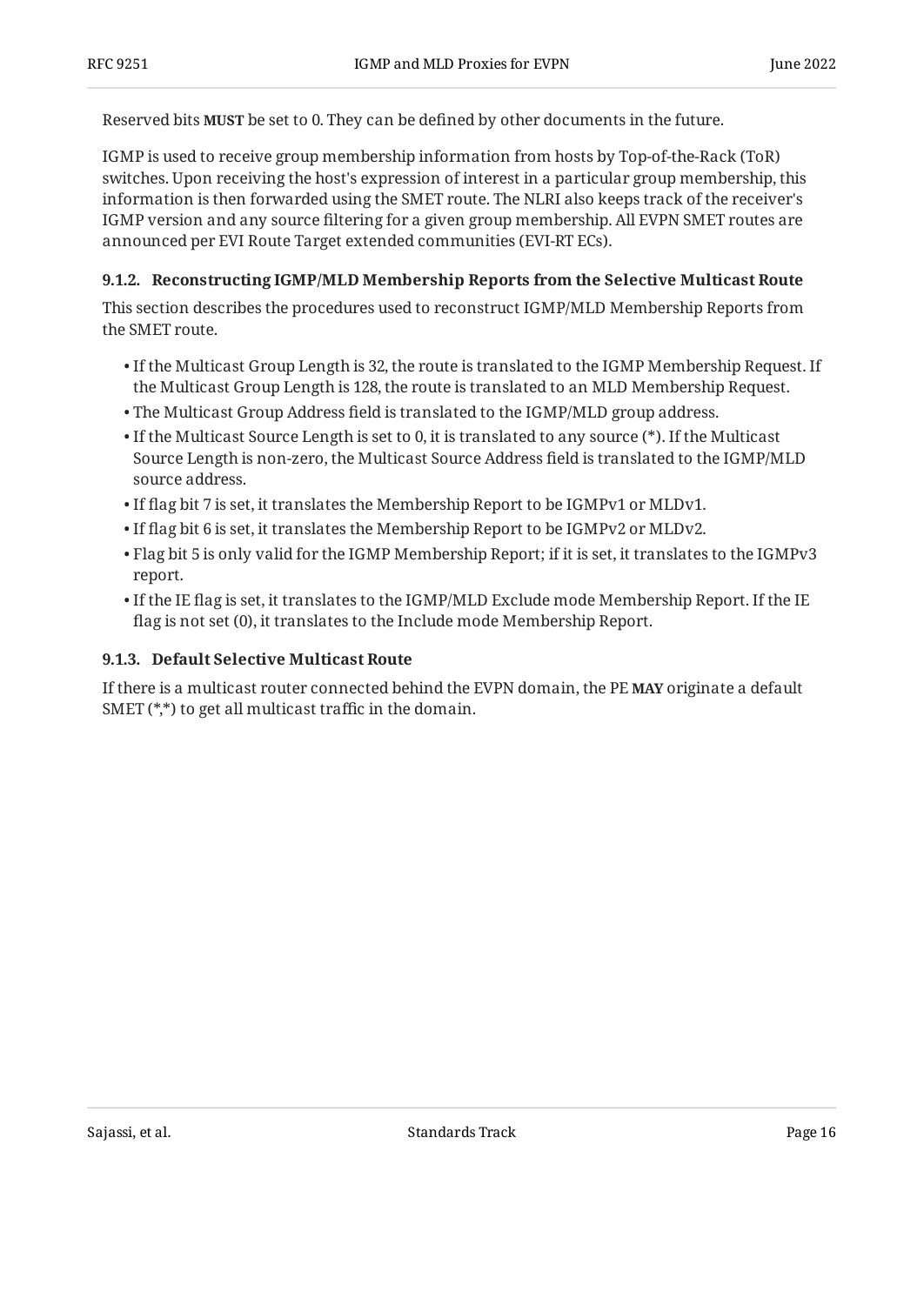<span id="page-16-1"></span>

*[Figure 2:](#page-16-1) [Multicast Router behind the EVPN Domain](#page-15-2)* 

Consider the EVPN network in [Figure 2,](#page-16-1) where there is an EVPN instance configured across the PEs. Let's consider that PE2 is connected to multicast router R1 and there is a network running PIM ASM behind R1. If there are receivers behind the PIM ASM network, the PIM Join would be forwarded to the PIM Rendezvous Point (RP). If receivers behind the PIM ASM network are interested in a multicast flow originated by multicast source S2 (behind PE1), it is necessary for PE2 to receive multicast traffic. In this case, PE2 **MUST** originate a (\*,\*) SMET route to receive all of the multicast traffic in the EVPN domain. To generate wildcard (\*,\*) routes, the procedure from [[RFC6625\]](#page-27-7) **MUST** be used.

#### <span id="page-16-0"></span>**[9.2. Multicast Membership Report Synch Route](#page-16-0)**

This EVPN route type is used to coordinate the IGMP Membership Report (x,G) state for a given BD between the PEs attached to a given ES operating in All-Active (or Single-Active) redundancy mode, and it consists of the following: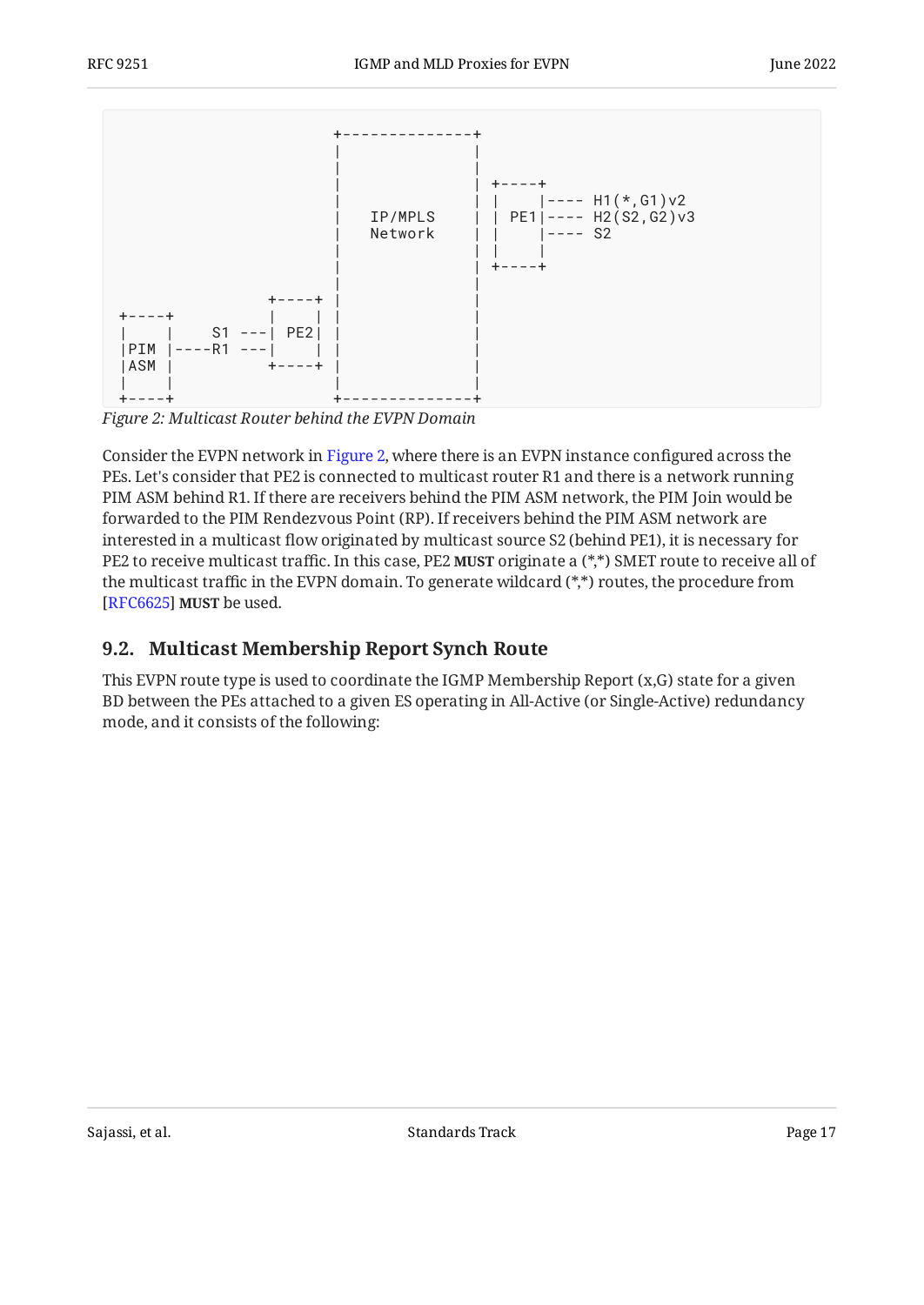| RD (8 octets)                           |
|-----------------------------------------|
| Ethernet Segment Identifier (10 octets) |
| Ethernet Tag ID (4 octets)              |
| Multicast Source Length (1 octet)       |
| Multicast Source Address (variable)     |
| Multicast Group Length (1 octet)        |
| Multicast Group Address (Variable)      |
| Originator Router Length (1 octet)      |
| Originator Router Address (variable)    |
| Flags (1 octet)                         |
|                                         |

For the purpose of BGP route key processing, all the fields are considered to be part of the prefix in the NLRI, except for the 1-octet Flags field, whose fields are defined as follows:

 0 1 2 3 4 5 6 7 +--+--+--+--+--+--+--+--+ | reserved |IE|v3|v2|v1| +--+--+--+--+--+--+--+--+

- The least significant bit (bit 7) indicates support for IGMP version 1. •
- The second least significant bit (bit 6) indicates support for IGMP version 2. •
- The third least significant bit (bit 5) indicates support for IGMP version 3. •
- $\bullet$  The fourth least significant bit (bit 4) indicates whether the (S, G) information carried within the route type is of an Include Group type (bit value 0) or an Exclude Group type (bit value 1). The Exclude Group type bit MUST be ignored if bit 5 is not set.
- Reserved bits **MUST** be set to 0.

The Flags field assists in distributing the IGMP Membership Report of a given host for a given multicast route. The version bits help associate the IGMP version of receivers participating within the EVPN domain. The Include/Exclude bit helps in creating filters for a given multicast route.

If the route is being prepared for IPv6 (MLD), then bit 7 indicates support for MLD version 1. The second least significant bit (bit 6) indicates support for MLD version 2. Since there is no MLD version 3, in case of the IPv6 route, the third least significant bit **MUST** be 0. In case of the IPv6 route, the fourth least significant bit **MUST** be ignored if bit 6 is not set.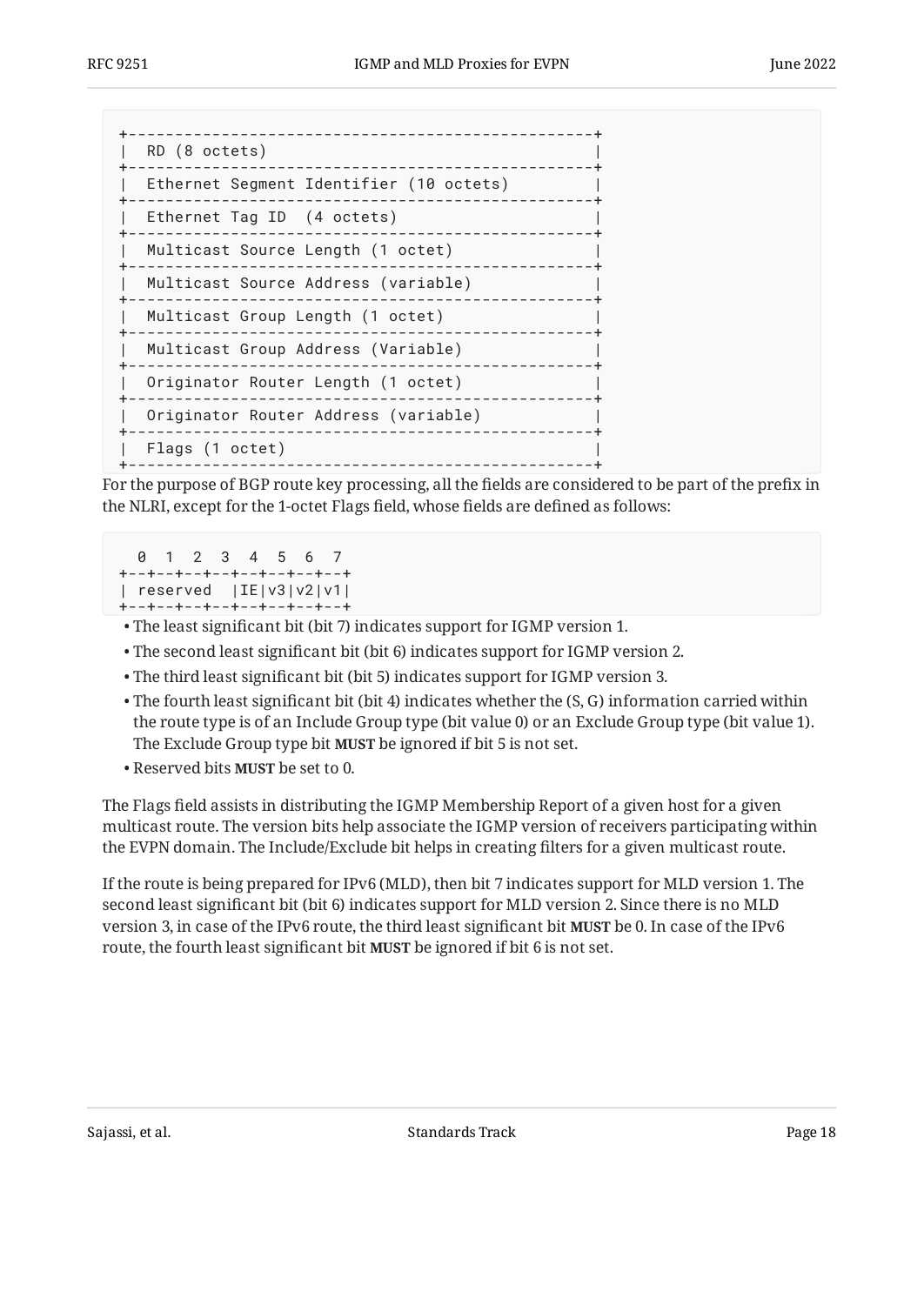#### <span id="page-18-0"></span>**[9.2.1. Constructing the Multicast Membership Report Synch Route](#page-18-0)**

This section describes the procedures used to construct the IGMP Membership Report Synch route. Support for these route types is optional. If a PE does not support this route, then it **MUST** <code>NOT</code> indicate that it supports "IGMP Proxy" in the Multicast Flags Extended Community for the EVIs corresponding to its multihomed ESs.

An IGMP Membership Report Synch route **MUST** carry exactly one ES-Import Route Target extended community, i.e., the one that corresponds to the ES on which the IGMP Membership Report was received. It MUST also carry exactly one EVI-RT EC, i.e., the one that corresponds to the EVI on which the IGMP Membership Report was received. See [Section 9.5](#page-23-0) for details on how to encode and construct the EVI-RT EC.

The RD **SHOULD** be Type 1 [RFC4364]. The value field comprises an IP address of the PE (typically, the loopback address), followed by a number unique to the PE.

The Ethernet Segment Identifier (ESI) **MUST** be set to the 10-octet value defined for the ES.

The Ethernet Tag ID **MUST** be set, as per the procedure defined in [RFC7432].

The Multicast Source Length **MUST** be set to the length of the Multicast Source Address in bits. If the Multicast Source field contains an IPv4 address, then the value of the Multicast Source Length field is 32. If the Multicast Source field contains an IPv6 address, then the value of the Multicast Source Length field is 128. In case of a (\*,G) Membership Report, the Multicast Source Length is set to 0.

The Multicast Source is the source IP address of the IGMP Membership Report. In case of a (\*,G) Membership Report, this field does not exist.

The Multicast Group Length **MUST** be set to the length of the Multicast Group Address in bits. If the Multicast Group field contains an IPv4 address, then the value of the Multicast Group Length field is 32. If the Multicast Group field contains an IPv6 address, then the value of the Multicast Group Length field is 128.

The Multicast Group is the group address of the IGMP Membership Report.

The Originator Router Length is the length of the Originator Router Address in bits.

The Originator Router Address is the IP address of the router originating the prefix.

The Flags field indicates the version of IGMP from which the Membership Report was received. It also indicates whether the multicast group had the Include/Exclude bit set.

Reserved bits **MUST** be set to 0.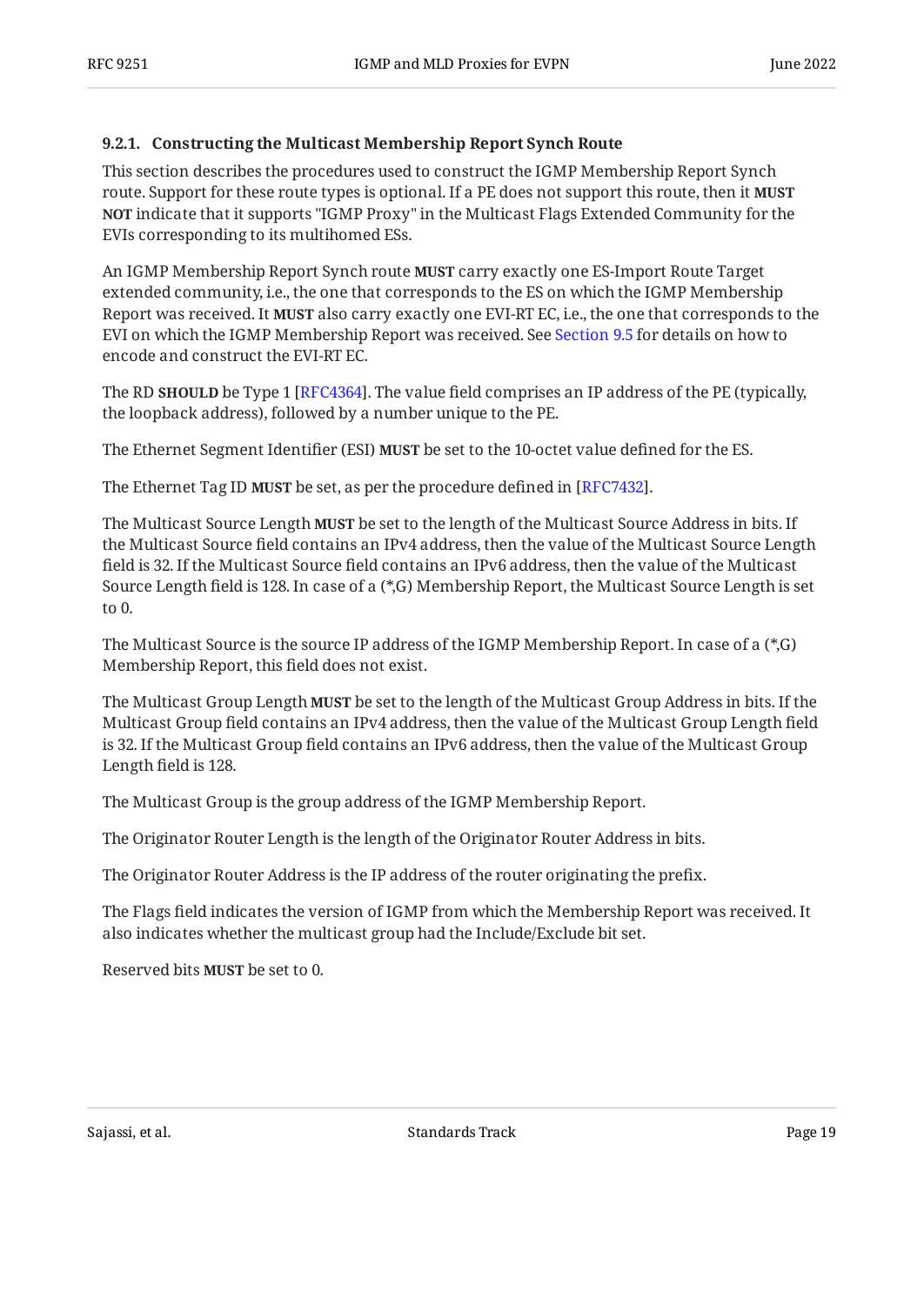#### <span id="page-19-0"></span>**[9.2.2. Reconstructing IGMP/MLD Membership Reports from a Multicast Membership](#page-19-0) [Report Synch Route](#page-19-0)**

This section describes the procedures used to reconstruct IGMP/MLD Membership Reports from the Multicast Membership Report Synch route.

- $\bullet$  If the Multicast Group Length is 32, the route is translated to the IGMP Membership Request. If the Multicast Group Length is 128, the route is translated to an MLD Membership Request.
- The Multicast Group Address field is translated to the IGMP/MLD group address. •
- $\bullet$  If the Multicast Source Length is set to 0, it is translated to any source (\*). If the Multicast Source Length is non-zero, the Multicast Source Address field is translated to the IGMP/MLD source address.
- $\bullet$  If flag bit 7 is set, it translates the Membership Report to be IGMPv1 or MLDv1.
- $\bullet$  If flag bit 6 is set, it translates the Membership Report to be IGMPv2 or MLDv2.
- $\bullet$  Flag bit 5 is only valid for the IGMP Membership Report; if it is set, it translates to the IGMPv3 report.
- $\bullet$  If the IE flag is set, it translates to the IGMP/MLD Exclude mode Membership Report. If the IE flag is not set (0), it translates to the Include mode Membership Report.

### <span id="page-19-1"></span>**[9.3. Multicast Leave Synch Route](#page-19-1)**

This EVPN route type is used to coordinate the IGMP Leave Group (x,G) state for a given BD between the PEs attached to a given ES operating in an All-Active (or Single-Active) redundancy mode, and it consists of the following: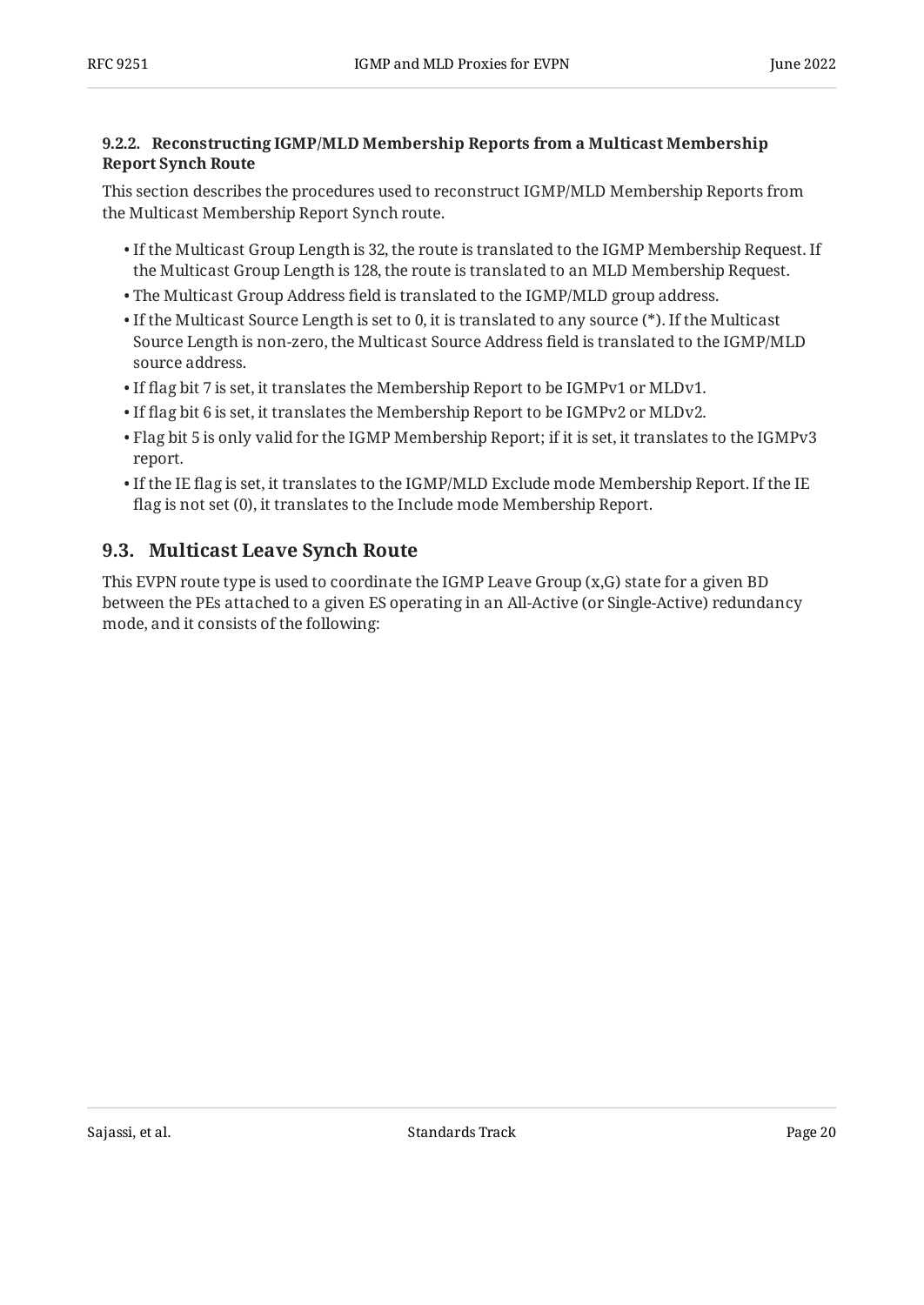| RD (8 octets)                           |  |
|-----------------------------------------|--|
| Ethernet Segment Identifier (10 octets) |  |
| Ethernet Tag ID (4 octets)              |  |
| Multicast Source Length (1 octet)       |  |
| Multicast Source Address (variable)     |  |
| Multicast Group Length (1 octet)        |  |
| Multicast Group Address (Variable)      |  |
| Originator Router Length (1 octet)      |  |
| Originator Router Address (variable)    |  |
| Reserved (4 octets)                     |  |
| Maximum Response Time (1 octet)         |  |
| Flags (1 octet)                         |  |
|                                         |  |

For the purpose of BGP route key processing, all the fields are considered to be part of the prefix in the NLRI, except for the Reserved, Maximum Response Time, and 1-octet Flags fields, which are defined as follows:

```
 0 1 2 3 4 5 6 7
+--+--+--+--+--+--+--+--+
| reserved |IE|v3|v2|v1|
+--+--+--+--+--+--+--+--+
```
- The least significant bit (bit 7) indicates support for IGMP version 1. •
- The second least significant bit (bit 6) indicates support for IGMP version 2. •
- The third least significant bit (bit 5) indicates support for IGMP version 3. •
- $\bullet$  The fourth least significant bit (bit 4) indicates whether the (S, G) information carried within the route type is of an Include Group type (bit value 0) or an Exclude Group type (bit value 1). The Exclude Group type bit MUST be ignored if bit 5 is not set.
- Reserved bits MUST be set to 0. They can be defined by other documents in the future.

The Flags field assists in distributing the IGMP Membership Report of a given host for a given multicast route. The version bits help associate the IGMP version of the receivers participating within the EVPN domain. The Include/Exclude bit helps in creating filters for a given multicast route.

If the route is being prepared for IPv6 (MLD), then bit 7 indicates support for MLD version 1. The second least significant bit (bit 6) indicates support for MLD version 2. Since there is no MLD version 3, in case of the IPv6 route, the third least significant bit **MUST** be 0. In case of the IPv6 route, the fourth least significant bit **MUST** be ignored if bit 6 is not set.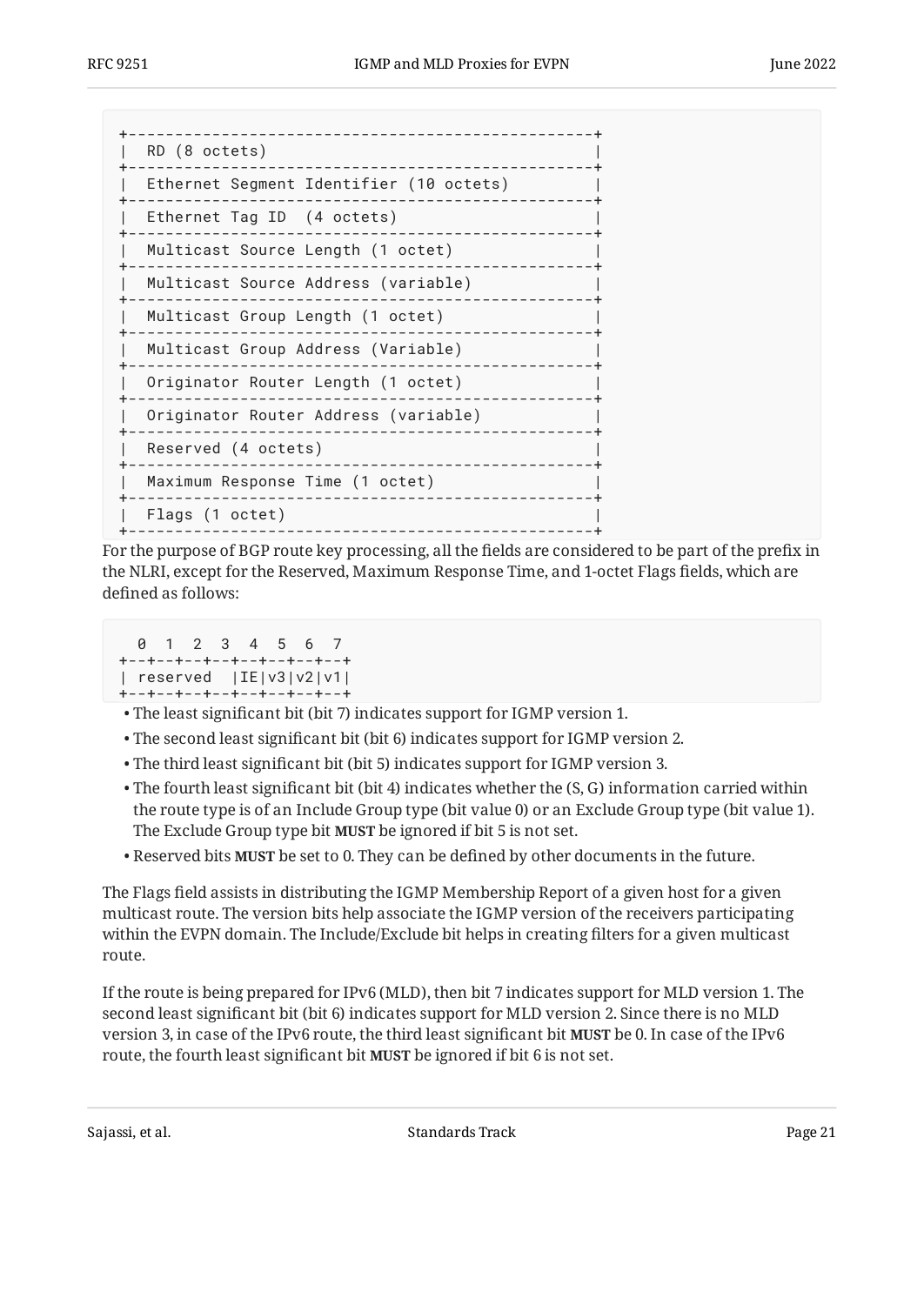<span id="page-21-0"></span>Reserved bits in the flag **MUST** be set to 0. They can be defined by other documents in the future.

#### **[9.3.1. Constructing the Multicast Leave Synch Route](#page-21-0)**

This section describes the procedures used to construct the IGMP Leave Synch route. Support for these route types is optional. If a PE does not support this route, then it **MUST NOT** indicate that it supports "IGMP Proxy" in the Multicast Flags Extended Community for the EVIs corresponding to its multihomed Ethernet segments.

An IGMP Leave Synch route **MUST** carry exactly one ES-Import Route Target extended community, i.e., the one that corresponds to the ES on which the IGMP Leave was received. It **MUST** also carry exactly one EVI-RT EC, i.e., the one that corresponds to the EVI on which the IGMP Leave was received. See [Section 9.5](#page-23-0) for details on how to form the EVI-RT EC.

The RD **SHOULD** be Type 1 [RFC4364]. The value field comprises an IP address of the PE (typically, the loopback address), followed by a number unique to the PE.

The ESI **MUST** be set to the 10-octet value defined for the ES.

The Ethernet Tag ID **MUST** be set, as per the procedure defined in [RFC7432].

The Multicast Source Length **MUST** be set to the length of the Multicast Source Address in bits. If the Multicast Source field contains an IPv4 address, then the value of the Multicast Source Length field is 32. If the Multicast Source field contains an IPv6 address, then the value of the Multicast Source Length field is 128. In case of a (\*,G) Membership Report, the Multicast Source Length is set to 0.

The Multicast Source is the source IP address of the IGMP Membership Report. In case of a (\*,G) Membership Report, this field does not exist.

The Multicast Group Length **MUST** be set to the length of the Multicast Group Address in bits. If the Multicast Group field contains an IPv4 address, then the value of the Multicast Group Length field is 32. If the Multicast Group field contains an IPv6 address, then the value of the Multicast Group Length field is 128.

The Multicast Group is the group address of the IGMP Membership Report.

The Originator Router Length is the length of the Originator Router Address in bits.

The Originator Router Address is the IP address of the router originating the prefix.

The Reserved field is not part of the route key. The originator **MUST** set the Reserved field to 0; the receiver **SHOULD** ignore it, and if it needs to be propagated, it **MUST** propagate it unchanged.

The Maximum Response Time is the value to be used while sending a query, as defined in . [[RFC2236\]](#page-27-5)

The Flags field indicates the version of IGMP from which the Membership Report was received. It also indicates whether the multicast group had an Include/Exclude bit set.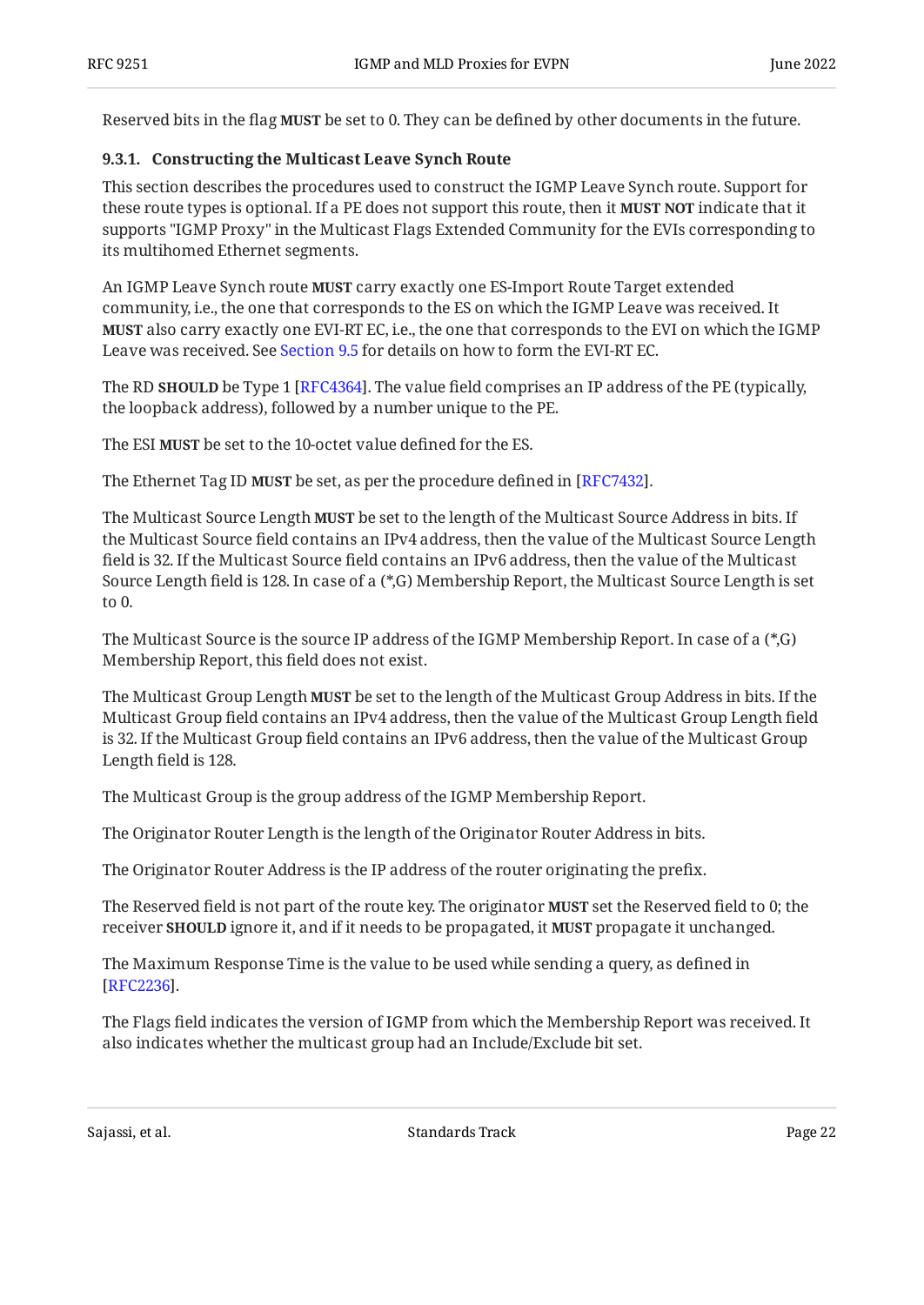#### <span id="page-22-0"></span>**[9.3.2. Reconstructing IGMP/MLD Leave from a Multicast Leave Synch Route](#page-22-0)**

This section describes the procedures used to reconstruct IGMP/MLD Leave from the Multicast Leave Synch route.

- $\bullet$  If the Multicast Group Length is 32, the route is translated to IGMP Leave. If the Multicast Group Length is 128, the route is translated to MLD Leave.
- The Multicast Group Address field is translated to an IGMP/MLD group address. •
- $\bullet$  If the Multicast Source Length is set to 0, it is translated to any source (\*). If the Multicast Source Length is non-zero, the Multicast Source Address field is translated to the IGMP/MLD source address.
- $\bullet$  If flag bit 7 is set, it translates the Membership Report to be IGMPv1 or MLDv1.
- $\bullet$  If flag bit 6 is set, it translates the Membership Report to be IGMPv2 or MLDv2.
- $\bullet$  Flag bit 5 is only valid for the IGMP Membership Report; if it is set, it translates to the IGMPv3 report.
- $\bullet$  If the IE flag is set, it translates to the IGMP/MLD Exclude mode Leave. If the IE flag is not set (0), it translates to the Include mode Leave.

### <span id="page-22-1"></span>**[9.4. Multicast Flags Extended Community](#page-22-1)**

The Multicast Flags Extended Community is a new EVPN Extended Community. EVPN Extended Communities are transitive extended communities with a Type Value of 0x06. IANA has assigned 0x09 to Multicast Flags Extended Community in the "EVPN Extended Community Sub-Types" subregistry.

A PE that supports IGMP and/or the MLD Proxy on a given BD **MUST** attach this extended community to the IMET route it advertises for that BD, and it **MUST** set the IGMP and/or MLD Proxy Support flags to 1. Note that a PE compliant with [RFC7432] will not advertise this extended community, so its absence indicates that the advertising PE does not support either IGMP or MLD Proxies.

The advertisement of this extended community enables a more efficient multicast tunnel setup from the source PE specially for ingress replication, i.e., if an egress PE supports the IGMP Proxy but doesn't have any interest in a given  $(x, G)$ , it advertises its IGMP Proxy capability using this extended community, but it does not advertise any SMET route for that (x,G). When the source PE (ingress PE) receives such advertisements from the egress PE, it does not replicate the multicast traffic to that egress PE; however, it does replicate the multicast traffic to the egress PEs that don't advertise such capability, even if they don't have any interests in that (x,G).

A Multicast Flags Extended Community is encoded as an 8-octet value as follows: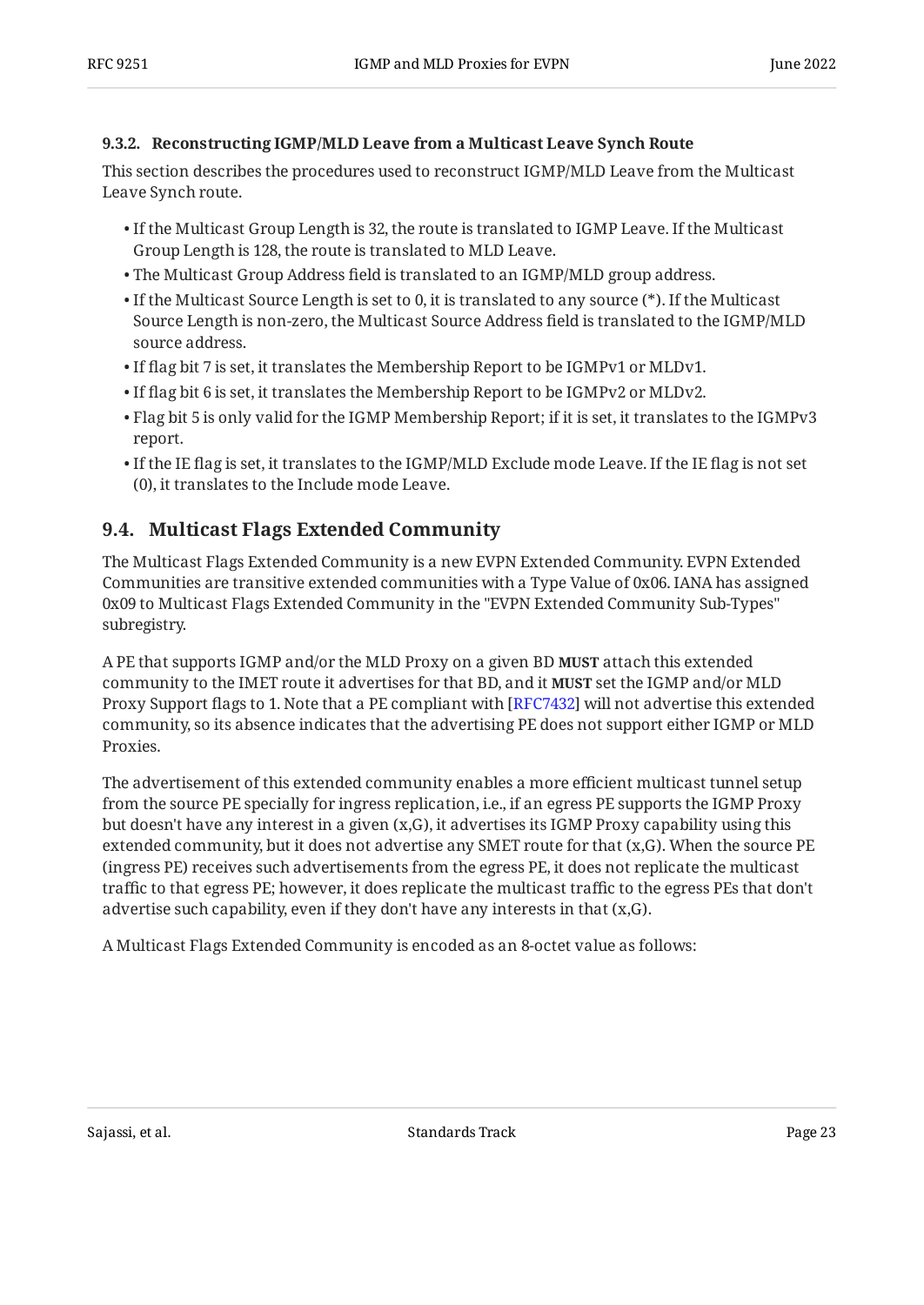|            |  | 0 1 2 3 4 5 6 7 8 9 0 1 2 3 4 5 6 7 8 9 0 1 2 3 4 5 6 7 8 9 0 1     |  |
|------------|--|---------------------------------------------------------------------|--|
|            |  |                                                                     |  |
|            |  | Type=0x06       Sub-Type=0x09          Flags (2 Octets)         M I |  |
|            |  |                                                                     |  |
| Reserved=0 |  |                                                                     |  |
|            |  |                                                                     |  |

The low-order (least significant) 2 bits are defined as the "IGMP Proxy Support" and "MLD Proxy Support" bits (see [Section 12.3.](#page-26-3) The absence of this extended community also means that the PE does not support the IGMP Proxy, where:

- The Type is 0x06, as registered with IANA for EVPN Extended Communities. •
- The Sub-Type is 0x09.
- Flags are 2-octet values.
	- Bit 15 (shown as I) defines IGMP Proxy Support. The value of 1 for bit 15 means that the PE supports the IGMP Proxy. The value of 0 for bit 15 means that the PE does not support the IGMP Proxy.
	- Bit 14 (shown as M) defines MLD Proxy Support. The value of 1 for bit 14 means that the PE supports the MLD Proxy. The value of 0 for bit 14 means that the PE does not support the MLD Proxy.
	- Bits 0 to 13 are reserved for the future. The sender **MUST** set it to 0, and the receiver **MUST** ignore it.
- Reserved bits are set to 0. The sender MUST set it to 0, and the receiver MUST ignore it.

If a router does not support this specification, it **MUST NOT** add the Multicast Flags Extended Community in the BGP route. When a router receives a BGP update, if both M and I flags are 0, the  ${\bf r}$ outer **MUST** treat this update as malformed. The receiver of such an update **MUST** ignore the extended community.

#### <span id="page-23-0"></span>**[9.5. EVI-RT Extended Community](#page-23-0)**

In EVPN, every EVI is associated with one or more Route Targets. These RTs serve two functions:

- 1. Distribution control: RTs control the distribution of the routes. If a route carries the RT associated with a particular EVI, it will be distributed to all the PEs on which that EVI exists.
- EVI identification: Once a route has been received by a particular PE, the RT is used to identify 2. the EVI to which it applies.

An IGMP Membership Report Synch or IGMP Leave Synch route is associated with a particular combination of ES and EVI. These routes need to be distributed only to PEs that are attached to the associated ES. Therefore, these routes carry the ES-Import RT for that ES.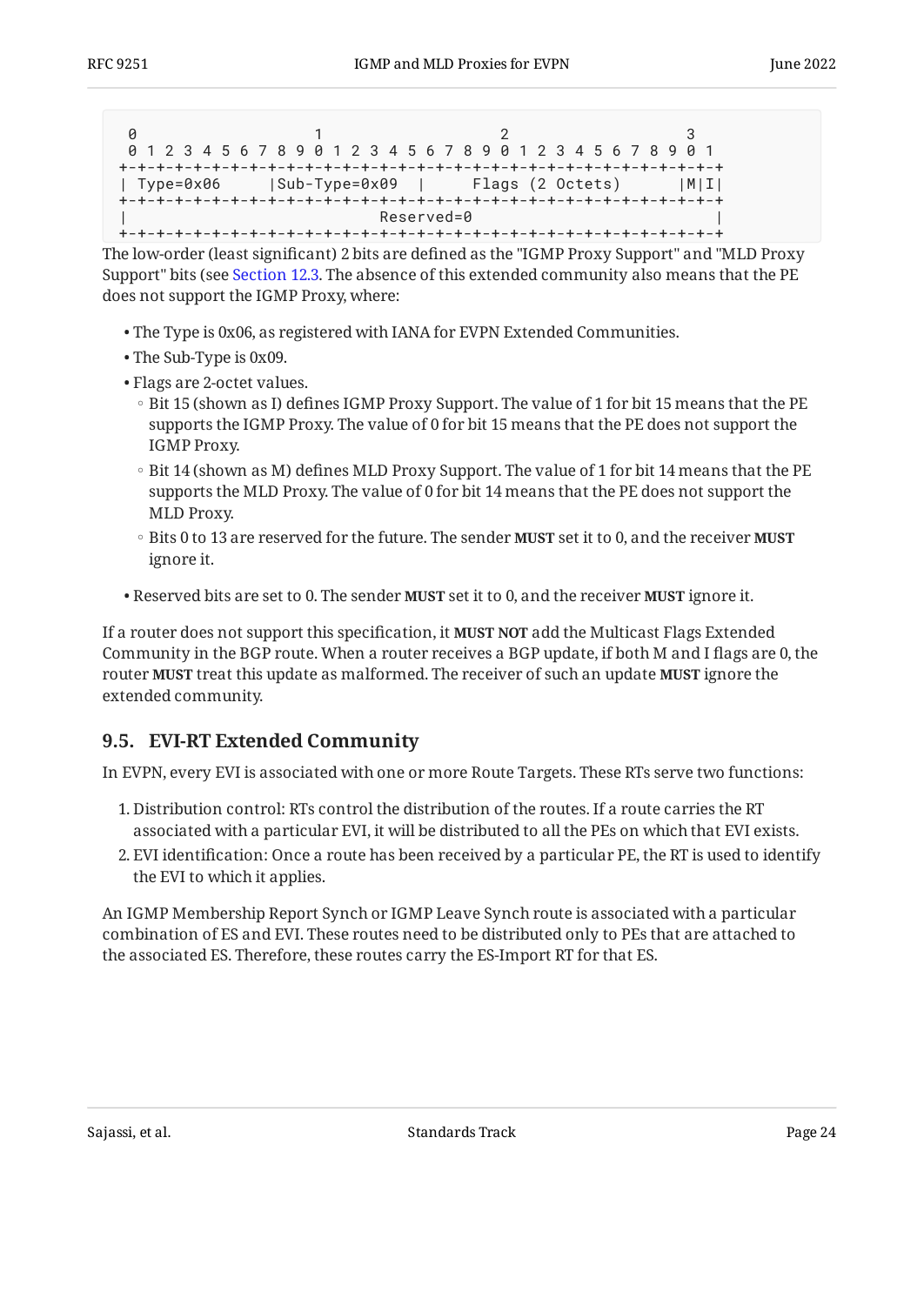Since an IGMP Membership Report Synch or IGMP Leave Synch route does not need to be distributed to all the PEs on which the associated EVI exists, these routes cannot carry the RT associated with that EVI. Therefore, when such a route arrives at a particular PE, the route's RTs cannot be used to identify the EVI to which the route applies. Some other means of associating the route with an EVI must be used.

This document specifies four new ECs that can be used to identify the EVI with which a route is associated but do not have any effect on the distribution of the route. These new ECs are known as "Type 0 EVI-RT EC", "Type 1 EVI-RT EC", "Type 2 EVI-RT EC", and "Type 3 EVI-RT EC".

- 1. A Type 0 EVI-RT EC is an EVPN EC (type 6) of sub-type 0xA.
- 2. A Type 1 EVI-RT EC is an EVPN EC (type 6) of sub-type 0xB.
- 3. A Type 2 EVI-RT EC is an EVPN EC (type 6) of sub-type 0xC.
- A Type 3 EVI-RT EC is an EVPN EC (type 6) of sub-type 0xD 4.

Each IGMP Membership Report Synch or IGMP Leave Synch route **MUST** carry exactly one EVI-RT EC. The EVI-RT EC carried by a particular route is constructed as follows. Each such route is the result of having received an IGMP Membership Report or an IGMP Leave message from a particular BD. The route is said to be associated with that BD. For each BD, there is a corresponding RT that is used to ensure that routes "about" that BD are distributed to all PEs attached to that BD. So suppose a given IGMP Membership Report Synch or Leave Synch route is associated with a given BD, say BD1, and suppose that the corresponding RT for BD1 is RT1. Then:

- $\bullet$  If RT1 is a Transitive Two-Octet AS-specific EC, then the EVI-RT EC carried by the route is a Type 0 EVI-RT EC. The value field of the Type 0 EVI-RT EC is identical to the value field of RT1.
- $\bullet$  If RT1 is a Transitive IPv4-Address-specific EC, then the EVI-RT EC carried by the route is a Type 1 EVI-RT EC. The value field of the Type 1 EVI-RT EC is identical to the value field of RT1.
- $\bullet$  If RT1 is a Transitive Four-Octet AS-specific EC, then the EVI-RT EC carried by the route is a Type 2 EVI-RT EC. The value field of the Type 2 EVI-RT EC is identical to the value field of RT1.
- $\bullet$  If RT1 is a Transitive IPv6-Address-specific EC, then the EVI-RT EC carried by the route is a Type 3 EVI-RT EC. The value field of the Type 3 EVI-RT EC is identical to the value field of RT1.

An IGMP Membership Report Synch or Leave Synch route **MUST** carry exactly one EVI-RT EC.

Suppose a PE receives a particular IGMP Membership Report Synch or IGMP Leave Synch route, say R1, and suppose that R1 carries an ES-Import RT that is one of the PE's Import RTs. If R1 has no EVI-RT EC or has more than one EVI-RT EC, the PE **MUST** apply the "treat-as-withdraw" procedure per [RFC7606].

Note that an EVI-RT EC is not a Route Target extended community, is not visible to the RT Constrain mechanism [[RFC4684\]](#page-27-8), and is not intended to influence the propagation of routes by BGP.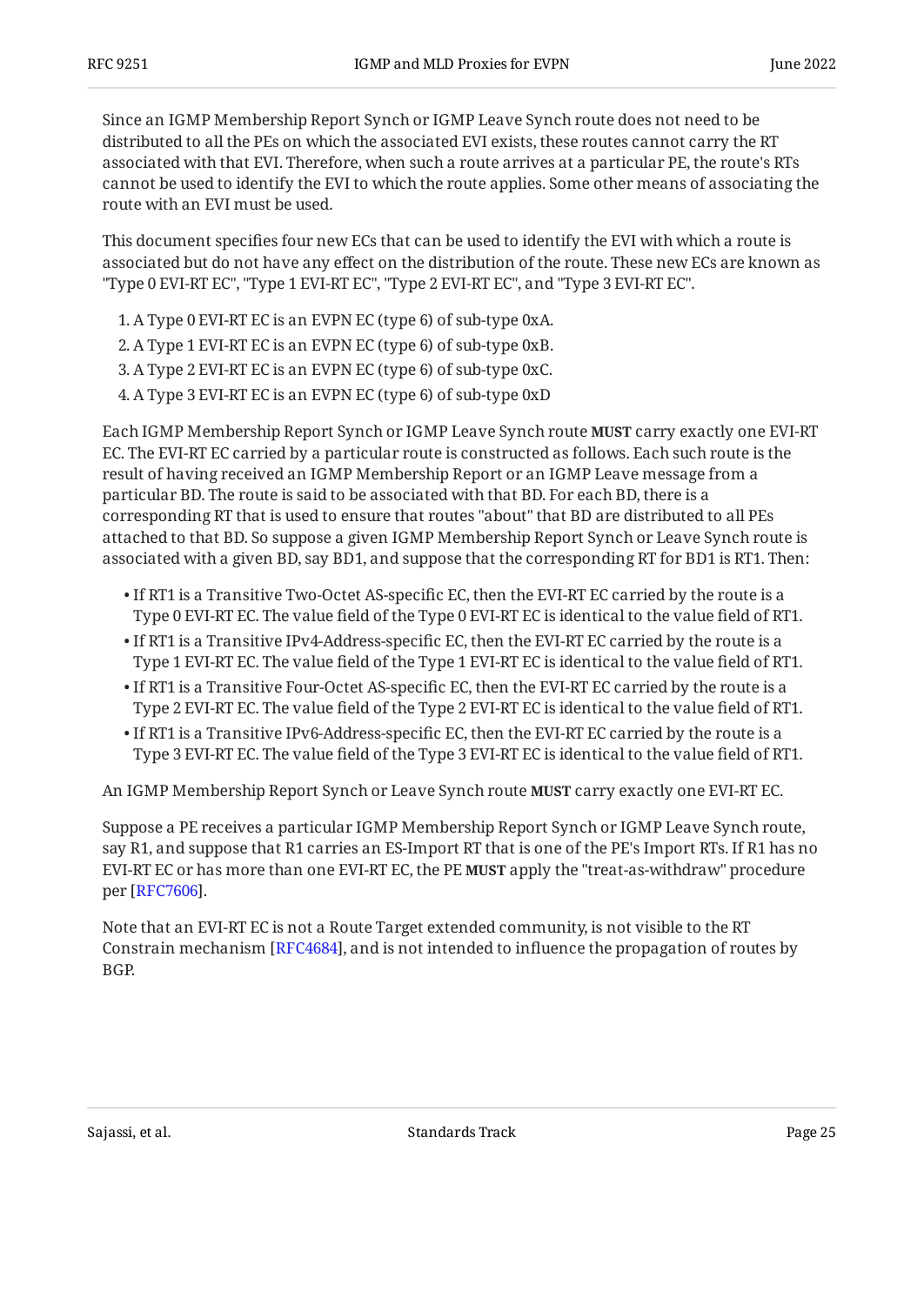```
1 2 3
 0 1 2 3 4 5 6 7 8 9 0 1 2 3 4 5 6 7 8 9 0 1 2 3 4 5 6 7 8 9 0 1
+-+-+-+-+-+-+-+-+-+-+-+-+-+-+-+-+-+-+-+-+-+-+-+-+-+-+-+-+-+-+-+-+
                         | RT associated with EVI
+-+-+-+-+-+-+-+-+-+-+-+-+-+-+-+-+-+-+-+-+-+-+-+-+-+-+-+-+-+-+-+-+
           RT associated with the EVI (cont.)
+-+-+-+-+-+-+-+-+-+-+-+-+-+-+-+-+-+-+-+-+-+-+-+-+-+-+-+-+-+-+-+-+
```
The value of "n" is 0x0A, 0x0B, 0x0C, or 0x0D, corresponding to EVI-RT types 0, 1, 2, or 3, respectively.

#### <span id="page-25-0"></span>**[9.6. Rewriting of RT ECs and EVI-RT ECs by ASBRs](#page-25-0)**

There are certain situations in which an ES is attached to a set of PEs that are not all in the same AS, or not all operated by the same provider. In this situation, the RT that corresponds to a particular EVI may be different in each AS. If a route is propagated from AS1 to AS2, an ASBR at the AS1/AS2 border may be configured with a policy that replaces the EVI RTs for AS1 with the corresponding EVI RTs for AS2. This is known as RT-rewriting.

If an ASBR is configured to perform RT-rewriting of the EVI RTs in EVPN routes, it **MUST** be configured to perform RT-rewriting of the corresponding EVI-RT extended communities in IGMP Join Synch and IGMP Leave Synch Routes.

### <span id="page-25-1"></span>**[9.7. BGP Error Handling](#page-25-1)**

If a received BGP update contains Flags not in accordance with the IGMP/MLD version-X expectation, the PE MUST apply the "treat-as-withdraw" procedure per [RFC7606].

If a received BGP update is malformed such that BGP route keys cannot be extracted, then the BGP update **MUST** be considered invalid. The receiving PE **MUST** apply the "session reset" procedure per [RFC7606].

# <span id="page-25-2"></span>**[10. IGMP Version 1 Membership Report](#page-25-2)**

This document does not provide any detail about IGMPv1 processing. Implementations are expected to only use IGMPv2 and above for IPv4 and MLDv1 and above for IPv6. IGMPv1 routes are considered invalid, and the PE MUST apply the "treat-as-withdraw" procedure per [RFC7606].

# <span id="page-25-3"></span>**[11. Security Considerations](#page-25-3)**

This document describes a means to efficiently operate IGMP and MLD on a subnet constructed across multiple PODs or DCs via an EVPN solution. The security considerations for the operation of the underlying EVPN and BGP substrates are described in [RFC7432], and specific multicast considerations are outlined in [\[RFC6513\]](#page-27-9) and [[RFC6514\]](#page-27-10). The EVPN and associated IGMP Proxy provides a single broadcast domain so the same security considerations of IGMPv2 [[RFC2236\]](#page-27-5), IGMPv3 [RFC3376], MLD [RFC2710], or MLDv2 [RFC3810] apply.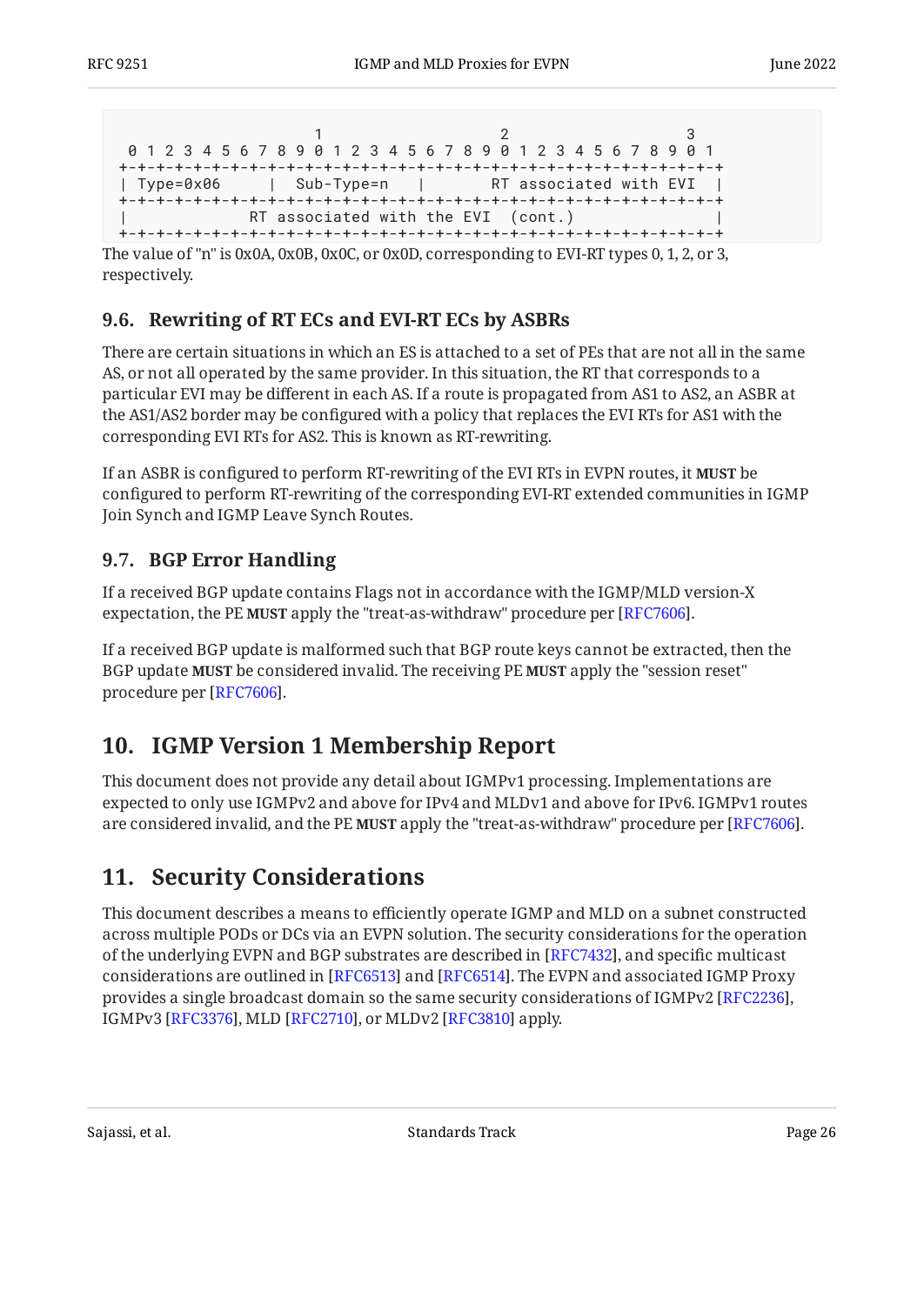# <span id="page-26-1"></span><span id="page-26-0"></span>**[12. IANA Considerations](#page-26-0)**

#### **[12.1. EVPN Extended Community Sub-Types Registration](#page-26-1)**

<span id="page-26-5"></span>IANA has allocated the following codepoints in the "EVPN Extended Community Sub-Types" subregistry under the "Border Gateway Protocol (BGP) Extended Communities" registry.

<span id="page-26-4"></span>

| <b>Sub-Type Value</b> | <b>Name</b>                        | Reference       |
|-----------------------|------------------------------------|-----------------|
| 0x09                  | Multicast Flags Extended Community | RFC 9251        |
| 0x0A                  | EVI-RT Type 0                      | RFC 9251        |
| 0x0B                  | EVI-RT Type 1                      | <b>RFC 9251</b> |
| 0x0C                  | EVI-RT Type 2                      | RFC 9251        |
| 0x0D                  | EVI-RT Type 3                      | RFC 9251        |

*[Table 1:](#page-26-4) [EVPN Extended Community Sub-Types Subregistry Allocated](#page-26-5) [Codepoints](#page-26-5)* 

#### <span id="page-26-2"></span>**[12.2. EVPN Route Types Registration](#page-26-2)**

IANA has allocated the following EVPN route types in the "EVPN Route Types" subregistry.

- 6 Selective Multicast Ethernet Tag Route
- 7 Multicast Membership Report Synch Route
- <span id="page-26-3"></span>8 - Multicast Leave Synch Route

#### **[12.3. Multicast Flags Extended Community Registry](#page-26-3)**

<span id="page-26-7"></span>IANA has created and now maintains a new subregistry called "Multicast Flags Extended Community" under the "Border Gateway Protocol (BGP) Extended Communities" registry. The registration procedure is First Come First Served [RFC8126]. For the 16-bit Flags field, the bits are numbered 0-15, from high order to low order. The registry was initialized as follows:

<span id="page-26-6"></span>

| <b>Name</b>     | Reference Change Controller                               |
|-----------------|-----------------------------------------------------------|
| 0-13 Unassigned |                                                           |
|                 | <b>IETF</b>                                               |
|                 | <b>IETF</b>                                               |
|                 | MLD Proxy Support RFC 9251<br>IGMP Proxy Support RFC 9251 |

*[Table 2](#page-26-6): [Multicast Flags Extended Community](#page-26-7)*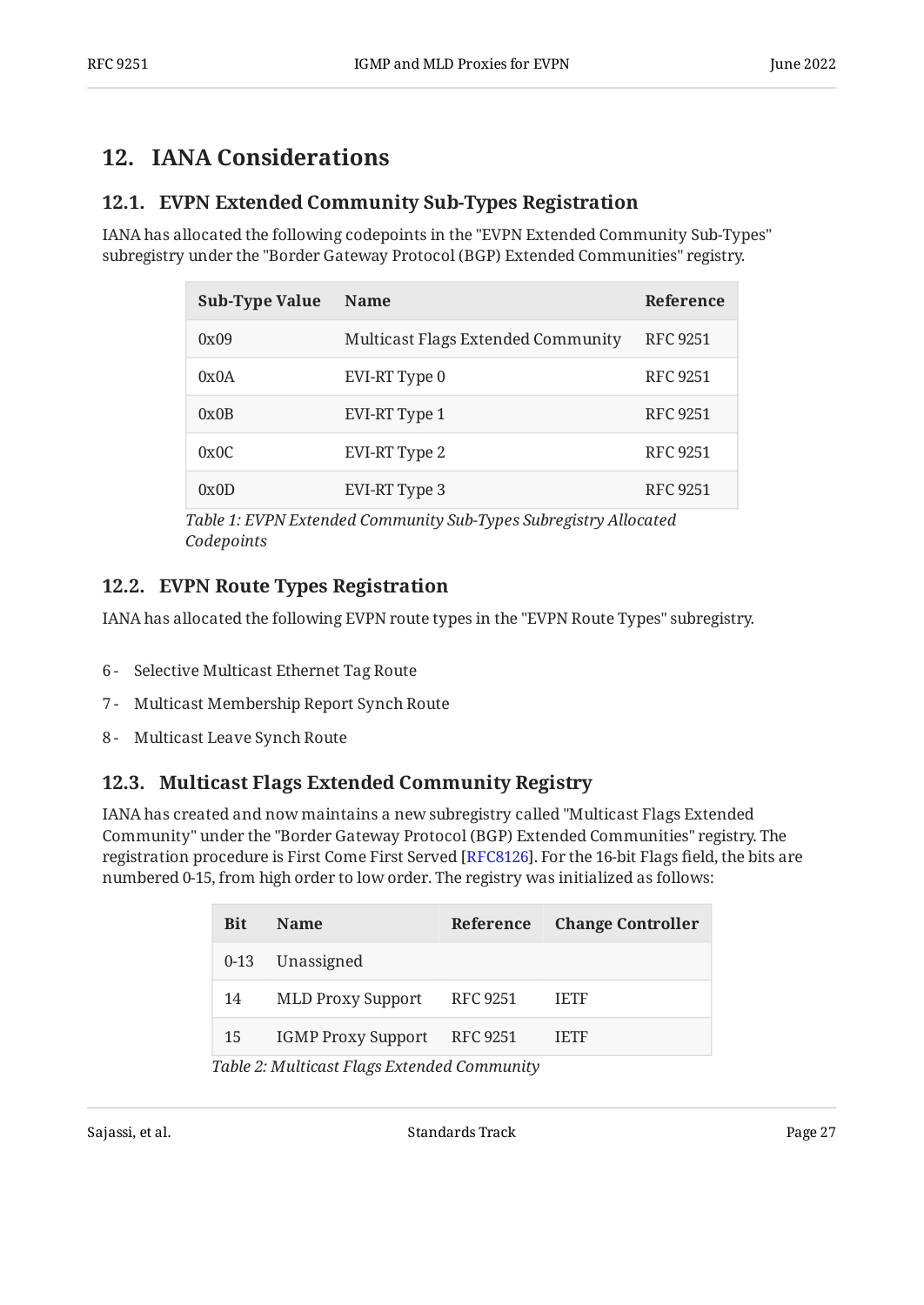## <span id="page-27-1"></span><span id="page-27-0"></span>**[13. References](#page-27-0)**

#### **[13.1. Normative References](#page-27-1)**

- <span id="page-27-2"></span>**[RFC2119]** Bradner, S., "Key words for use in RFCs to Indicate Requirement Levels", BCP 14, RFC 2119, DOI 10.17487/RFC2119, March 1997, [<https://www.rfc-editor.org/info/](https://www.rfc-editor.org/info/rfc2119) . [rfc2119](https://www.rfc-editor.org/info/rfc2119)>
- <span id="page-27-5"></span>**[RFC2236]** Fenner, W., "Internet Group Management Protocol, Version 2", RFC 2236, DOI 10.17487/RFC2236, November 1997, <https://www.rfc-editor.org/info/rfc2236>.
- <span id="page-27-11"></span>**[RFC2710]** Deering, S., Fenner, W., and B. Haberman, "Multicast Listener Discovery (MLD) for IPv6", RFC 2710, DOI 10.17487/RFC2710, October 1999, <[https://www.rfc-](https://www.rfc-editor.org/info/rfc2710). [editor.org/info/rfc2710](https://www.rfc-editor.org/info/rfc2710)>
- <span id="page-27-4"></span>**[RFC3376]** Cain, B., Deering, S., Kouvelas, I., Fenner, B., and A. Thyagarajan, "Internet Group Management Protocol, Version 3", RFC 3376, DOI 10.17487/RFC3376, October 2002, . [<https://www.rfc-editor.org/info/rfc3376](https://www.rfc-editor.org/info/rfc3376)>
- <span id="page-27-12"></span>**[RFC3810]** Vida, R., Ed. and L. Costa, Ed., "Multicast Listener Discovery Version 2 (MLDv2) for IPv6", RFC 3810, DOI 10.17487/RFC3810, June 2004, [<https://www.rfc-editor.org/](https://www.rfc-editor.org/info/rfc3810) . [info/rfc3810>](https://www.rfc-editor.org/info/rfc3810)
- <span id="page-27-6"></span>**[RFC4364]** Rosen, E. and Y. Rekhter, "BGP/MPLS IP Virtual Private Networks (VPNs)", RFC 4364, DOI 10.17487/RFC4364, February 2006, [<https://www.rfc-editor.org/info/](https://www.rfc-editor.org/info/rfc4364) . [rfc4364](https://www.rfc-editor.org/info/rfc4364)>
- <span id="page-27-8"></span>**[RFC4684]** Marques, P., Bonica, R., Fang, L., Martini, L., Raszuk, R., Patel, K., and J. Guichard, (VPNs)", RFC 4684, DOI 10.17487/RFC4684, November 2006, [<https://www.rfc-](https://www.rfc-editor.org/info/rfc4684). [editor.org/info/rfc4684](https://www.rfc-editor.org/info/rfc4684)> "Constrained Route Distribution for Border Gateway Protocol/MultiProtocol Label Switching (BGP/MPLS) Internet Protocol (IP) Virtual Private Networks
- <span id="page-27-9"></span>**[RFC6513]** Rosen, E., Ed. and R. Aggarwal, Ed., "Multicast in MPLS/BGP IP VPNs", RFC 6513, DOI 10.17487/RFC6513, February 2012, <https://www.rfc-editor.org/info/rfc6513>.
- <span id="page-27-10"></span>**[RFC6514]** Aggarwal, R., Rosen, E., Morin, T., and Y. Rekhter, "BGP Encodings and Procedures for Multicast in MPLS/BGP IP VPNs", RFC 6514, DOI 10.17487/RFC6514, February 2012, <https://www.rfc-editor.org/info/rfc6514>.
- <span id="page-27-7"></span>**[RFC6625]** Rosen, E., Ed., Rekhter, Y., Ed., Hendrickx, W., and R. Qiu, "Wildcards in Multicast VPN Auto-Discovery Routes", RFC 6625, DOI 10.17487/RFC6625, May 2012, [<https://](https://www.rfc-editor.org/info/rfc6625) . [www.rfc-editor.org/info/rfc6625>](https://www.rfc-editor.org/info/rfc6625)
- <span id="page-27-3"></span>**[RFC7432]** Sajassi, A., Ed., Aggarwal, R., Bitar, N., Isaac, A., Uttaro, J., Drake, J., and W. Henderickx, "BGP MPLS-Based Ethernet VPN", RFC 7432, DOI 10.17487/RFC7432, February 2015, <https://www.rfc-editor.org/info/rfc7432>.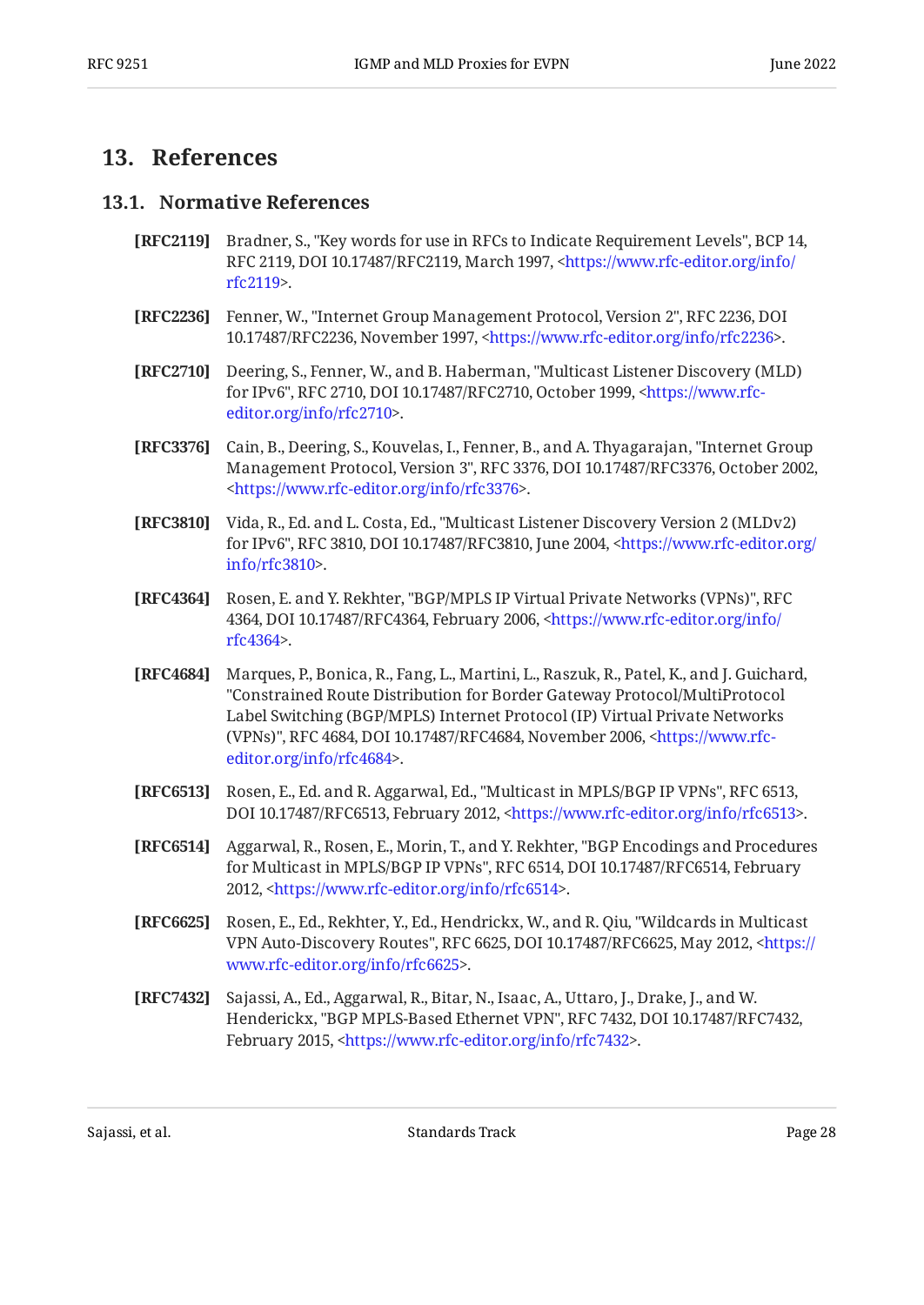- <span id="page-28-7"></span>**[RFC7606]** Chen, E., Ed., Scudder, J., Ed., Mohapatra, P., and K. Patel, "Revised Error Handling for BGP UPDATE Messages", RFC 7606, DOI 10.17487/RFC7606, August 2015, . [<https://www.rfc-editor.org/info/rfc7606](https://www.rfc-editor.org/info/rfc7606)>
- <span id="page-28-5"></span>**[RFC8174]** Leiba, B., "Ambiguity of Uppercase vs Lowercase in RFC 2119 Key Words", BCP 14, RFC 8174, DOI 10.17487/RFC8174, May 2017, <[https://www.rfc-editor.org/info/](https://www.rfc-editor.org/info/rfc8174) . [rfc8174](https://www.rfc-editor.org/info/rfc8174)>

#### <span id="page-28-0"></span>**[13.2. Informative References](#page-28-0)**

- <span id="page-28-6"></span><span id="page-28-4"></span>**[EVPN-BUM]** Zhang, Z., Lin, W., Rabadan, J., Patel, K., and A. Sajassi, "Updates on EVPN BUM Procedures", Work in Progress, Internet-Draft, draft-ietf-bess-evpn-bum-procedure-updates-14, 18 November 2021, [<https://datatracker.ietf.org/doc/html/](https://datatracker.ietf.org/doc/html/draft-ietf-bess-evpn-bum-procedure-updates-14) . [draft-ietf-bess-evpn-bum-procedure-updates-14>](https://datatracker.ietf.org/doc/html/draft-ietf-bess-evpn-bum-procedure-updates-14)
	- **[RFC4541]** Christensen, M., Kimball, K., and F. Solensky, "Considerations for Internet Group Snooping Switches", RFC 4541, DOI 10.17487/RFC4541, May 2006, [<https://www.rfc-](https://www.rfc-editor.org/info/rfc4541). [editor.org/info/rfc4541](https://www.rfc-editor.org/info/rfc4541)> Management Protocol (IGMP) and Multicast Listener Discovery (MLD)
	- **[RFC8126]** Cotton, M., Leiba, B., and T. Narten, "Guidelines for Writing an IANA Considerations Section in RFCs", BCP 26, RFC 8126, DOI 10.17487/RFC8126, June 2017, <https://www.rfc-editor.org/info/rfc8126>.

# <span id="page-28-8"></span><span id="page-28-1"></span>**[Acknowledgements](#page-28-1)**

The authors would like to thank Stephane Litkowski, Jorge Rabadan, Anoop Ghanwani, Jeffrey Haas, Krishna Muddenahally Ananthamurthy, and Swadesh Agrawal for their reviews and valuable comments.

# <span id="page-28-2"></span>**[Contributors](#page-28-2)**

**Derek Yeung** Arrcus Email: [derek@arrcus.com](mailto:derek@arrcus.com)

# <span id="page-28-3"></span>**[Authors' Addresses](#page-28-3)**

#### **Ali Sajassi**

Cisco Systems 821 Alder Drive Milpitas, CA 95035 United States of America Email: [sajassi@cisco.com](mailto:sajassi@cisco.com)